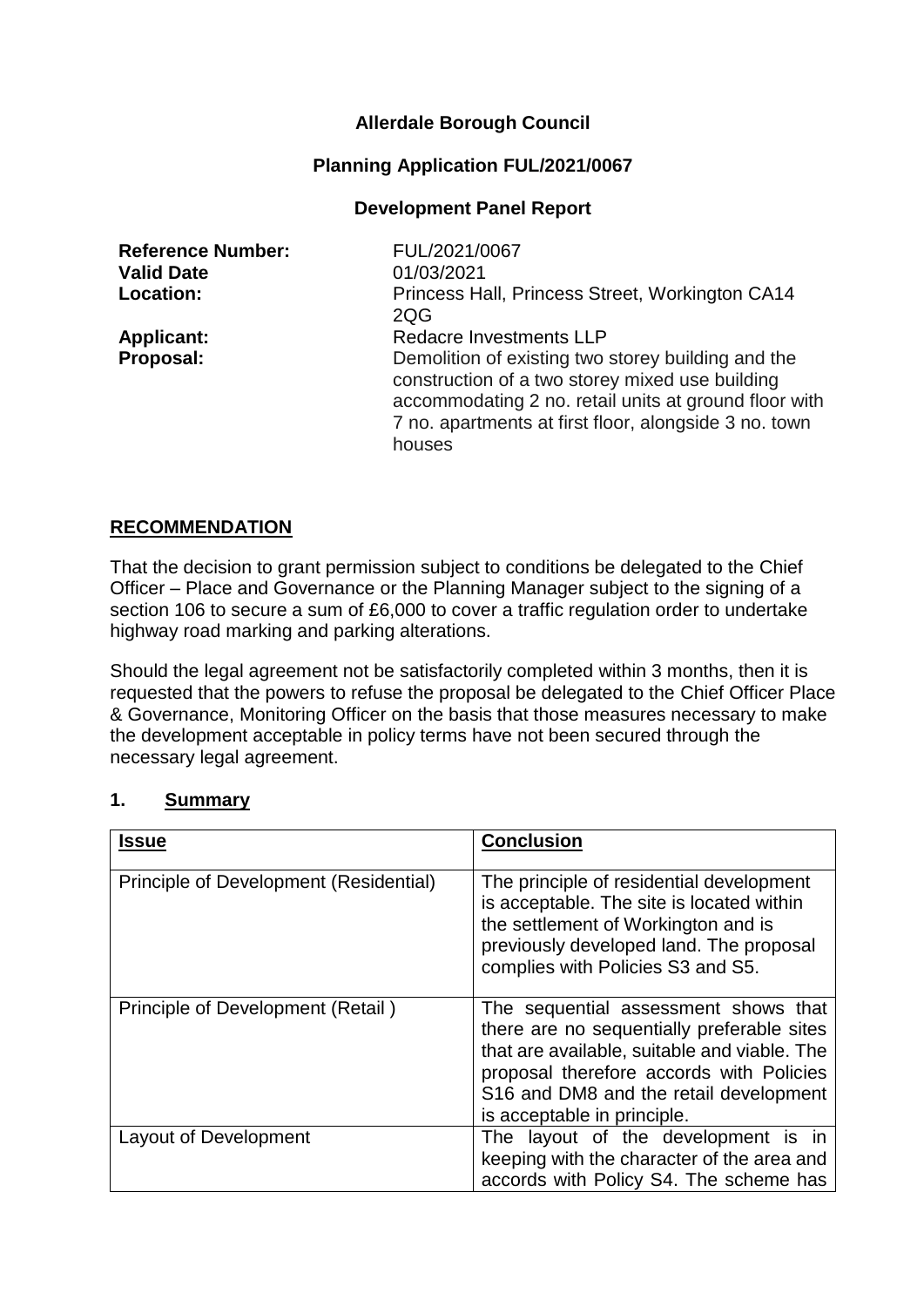|                       | been revised so there is now only 1 access<br>off Frazer Street and 3 town houses are<br>proposed to provide a compliant level of<br>residential car parking. |
|-----------------------|---------------------------------------------------------------------------------------------------------------------------------------------------------------|
| <b>Highway Safety</b> | The proposal will not be harmful to<br>highway safety.                                                                                                        |

# **2. Introduction**

2.1. The application has been called in by Councillor Wilkinson.

## **3. Proposal**

layout.

The Plans for consideration are:-

WPS-KMA-XX-XX-DR-A-7000 Rev P2 Site Location Plan received 11.03.22 WPS-KMA-XX-XX-DR-A-7002 Rev P2 Proposed Demolition Plan received 28.03.22 WPS-KMA-XX-XX-DR-A-7003 Rev P4 Proposed Block/ Site Plan received 11.03.22 WPS-KMA-XX-XX-DR-A-7004 Rev P4 Proposed Block/ Site Plan received 21.03.22 WPS-KMA-XX-XX-DR-A-7005 Rev P4 Proposed Ground Floor Plan (Mixed Use) 11.03.22 WPS-KMA-XX-XX-DR-A-7006 Rev P4 Proposed First Floor Plan (Mixed Use) 11.03.22 WPS-KMA-XX-XX-DR-A-7007 Rev P4 Proposed Ground Floor Plan (Townhouses) received 21.03.22 WPS-KMA-XX-XX-DR-A-7008 Rev P4 Proposed First Floor Plan (Townhouses) received 29.03.22 WPS-KMA-XX-XX-DR-A-7009 Rev P2 Proposed Elevations 01 received 11.03.22 WPS-KMA-XX-XX-DR-A-7010 Rev P2, Proposed Elevations 02 received 11.03.22 WPS-KMA-XX-XX-DR-A-7011 Rev P1 House Type A (2 bed) Proposed Floor Plans 11.03.22 WPS-KMA-XX-XX-DR-A-7012 Rev P2 House Type A (2 bed) Proposed Elevations 11.03.22 WPS-KMA-XX-XX-DR-A-7013 Rev P1 House Type B (3 bed)Proposed Floor Plans WPS-KMA-XX-XX-DR-A-7014 Rev P2 House Type B (3 bed) Proposed **Elevations** Land contamination assessment part 3 Email received 31.01.22 confirming restricting retail units to class E uses only. Email received 11.03.22 confirming removed a 2-bed dwelling, removed a proposed vehicular access position along Frazer Street, revised the car parking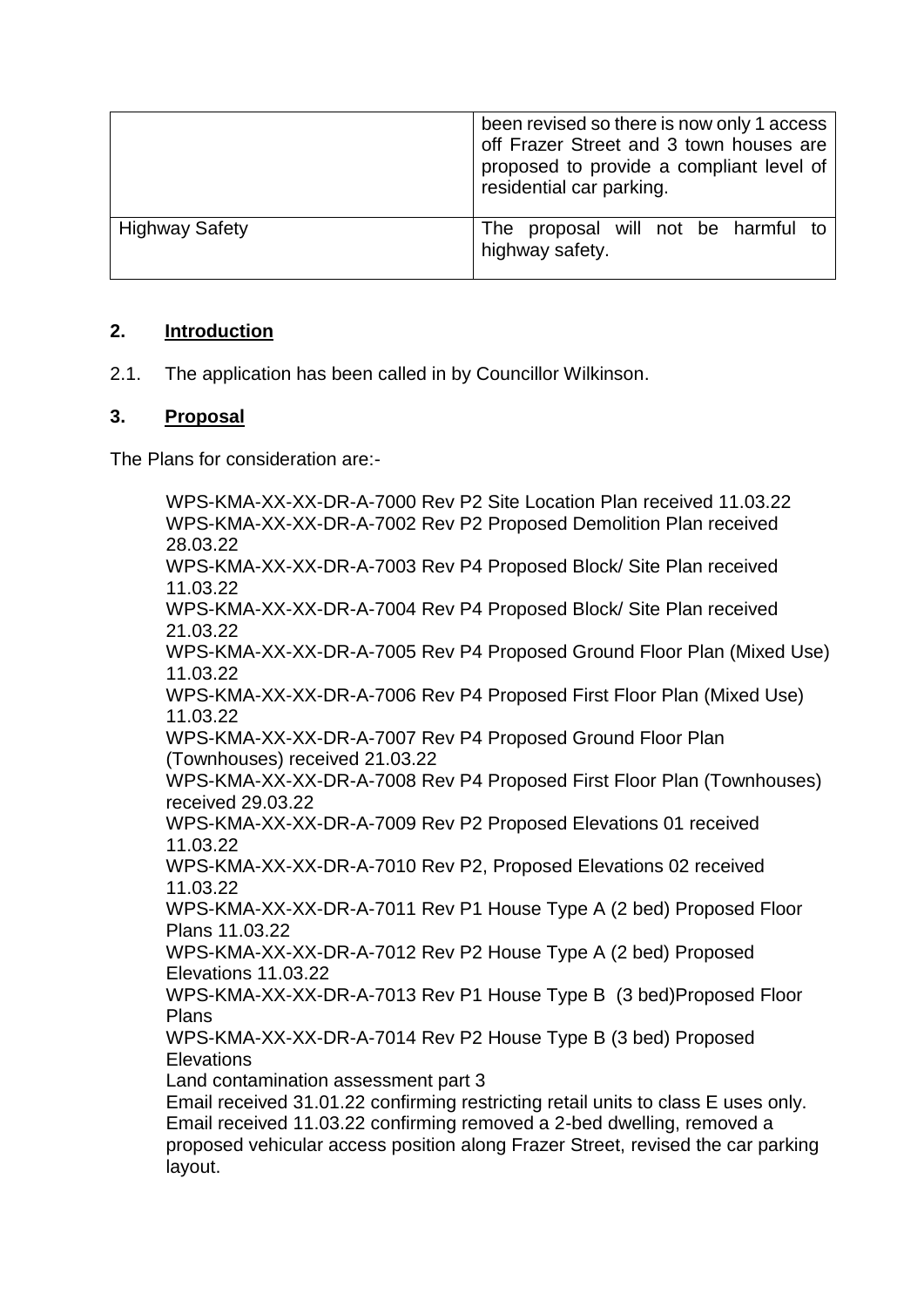Transport Statement VN201753 Vectos March 2022 VN201753-D100 Rev B Site Access Review (Visibility Splays) VN201753-D101 Rev B On-street Parking Arrangement on Frazer Street VN201753-TR100 Rev B Swept Path Analysis - Servicing Layby VN201753-TR101 Rev B Swept Path Analysis - Large Car

- 3.1.The proposal is for the demolition of the existing two-storey building and the construction of a two-storey mixed use building accommodating 2 no. retail units at ground floor. Unit 1 will provide 280m2 of retail floorspace and Unit 2 will provide 65m2 of retail floor space. Both retail units will be accessed off Princess Street with 8 no. visitor cycle parking spaces provided near the main entrance to the building. There will 4 no. cycle parking spaces provided for each retail unit located in a secure location at the rear of each unit. There would be 7 no. apartments at first floor, alongside 3 no. town houses located at the rear of the site.
- 3.2. The seven apartments will comprise 4 no.1-bed apartments and 3 no. 2-bed apartments. The three terraced town houses will comprise 1 no. two bedroom house and 2 no. three bedroom houses.

## **4. Site**

- 4.1. The site comprises an area of land approximately 0.226 ha situated between Princess Street, Albert Street and Frazer Street forming part of the St Michaels Ward of Workington.
- 4.2. The site comprises a vacant building which fronts onto Princess Street and was formerly a dance hall. The building is rendered with a pitched slate roof, at the rear there is a single storey flat roofed extension. The floor area of the building is circa 876 m2.
- 4.3. To the north of the site and on the opposite side of Princess Street is Vulcan Park, to the east is a row of terraced dwellings fronting onto Albert Street with a rear access road serving these properties and is adjacent to the eastern boundary of the site. To the west are residential properties fronting onto Princess Street and to the south of the site is Frazer Street with properties facing towards the site situated on the southern side of the road. The character of the area is predominantly terraced residential properties.

## **5. Relevant Planning History**

5.1.Planning permission (reference 2/2008/0819) Part change of use of large storage area to retail area, selling unwanted new and second-hand goods for and on behalf of the general public was granted in February 2008 for a part change of use of large storage area to retail area for sale of unwanted and new and second -hand goods for and on behalf of the general public. This permission was subject to a condition that stated that the ancillary retail use hereby approved shall be restricted to the allocated floor space shown on the approved plan and be exclusively for the sale of second-hand household goods, excluding clothing, footwear and food. The approved plan identified the proposed retail floor space of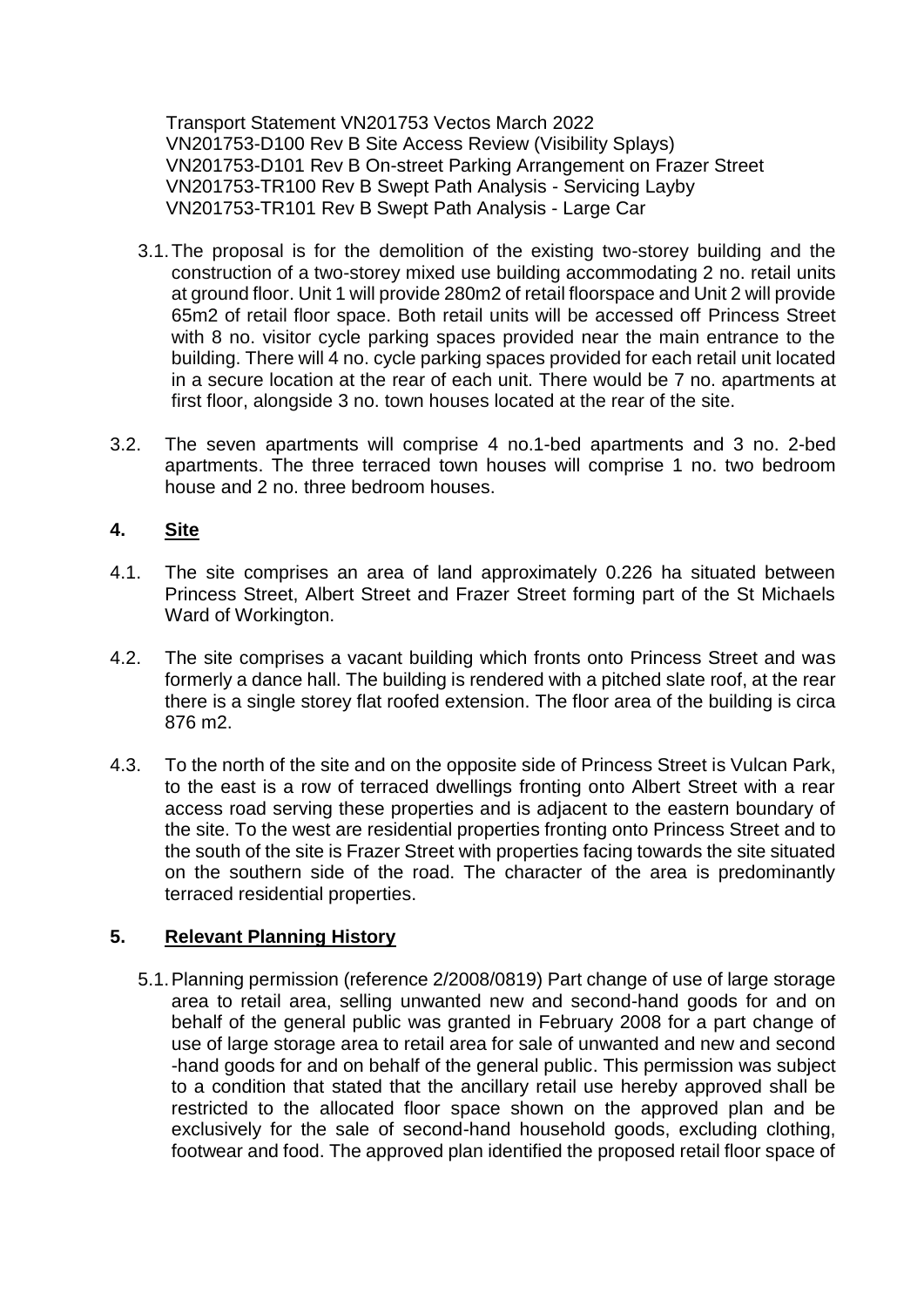252 square metres, being 36% of the total building. The remainder of the floorspace was retained as storage space.

5.2. Planning permission (reference 2/1999/0965) granted for a change of use from car sales showroom to storage facility and ancillary repairs.

## **6. Representations**

## 6.1. **Town Council object on the following grounds**

1. Insufficient time was given in order to fully consider this application.

2. There are two retail units offered with this application yet there are empty retail units in the town centre which is less than a five-minute walk from the given development site.

3. There is insufficient loading areas identified if the retail units where to be granted which would, in turn, encroach on neighbouring parking spaces.

4. WTC Councillors have received a number of objections from constituents in the properties neighbouring the proposed application site.

## 6.2. **Cumbria County Highways**

Highways response 13.04.22 - amended details Drawing Number WPS-KMA-XX-XX-DR-A-7003 Rev P4, the LHA have reviewed the plans and transport statement and raise no objections.

Traffic Regulation Order (TRO)

Our previous response mentioned that TROs would be required for the installation of two accesses on Frazer Street and for one on Princess Street at the expense of the applicant. This has since been amended to one access for residential use on Frazer Street and one on Princess Street.

TRO will be £6,000.00. This figure has been confirmed by our Traffic Management Team along with the following guidance:

Frazer Street TRO – We would advise that double yellow lines would be required around the entrance to the site; white H markings are advisory only and using these increases the risk of vehicles parking without risk of penalty. We would be looking to retain 3-5 parking on-street spaces if possible, dependent on space and visibility when exiting the proposed access.

Princess Street TRO – TRO would essentially be to reduce the extents of the DYL and insert a loading bay restriction for the missing section.

#### Transport Statement

Our records suggest that there were two accidents on Princess Street; one involving two vehicles at the junction of Vulcans Lane and the other involving a vehicle and a pedestrian approximately 30m from the proposed site. We therefore must emphasis the importance of pedestrian visibility at each proposed accesses and that the public footways are altered and constructed in accordance with CCC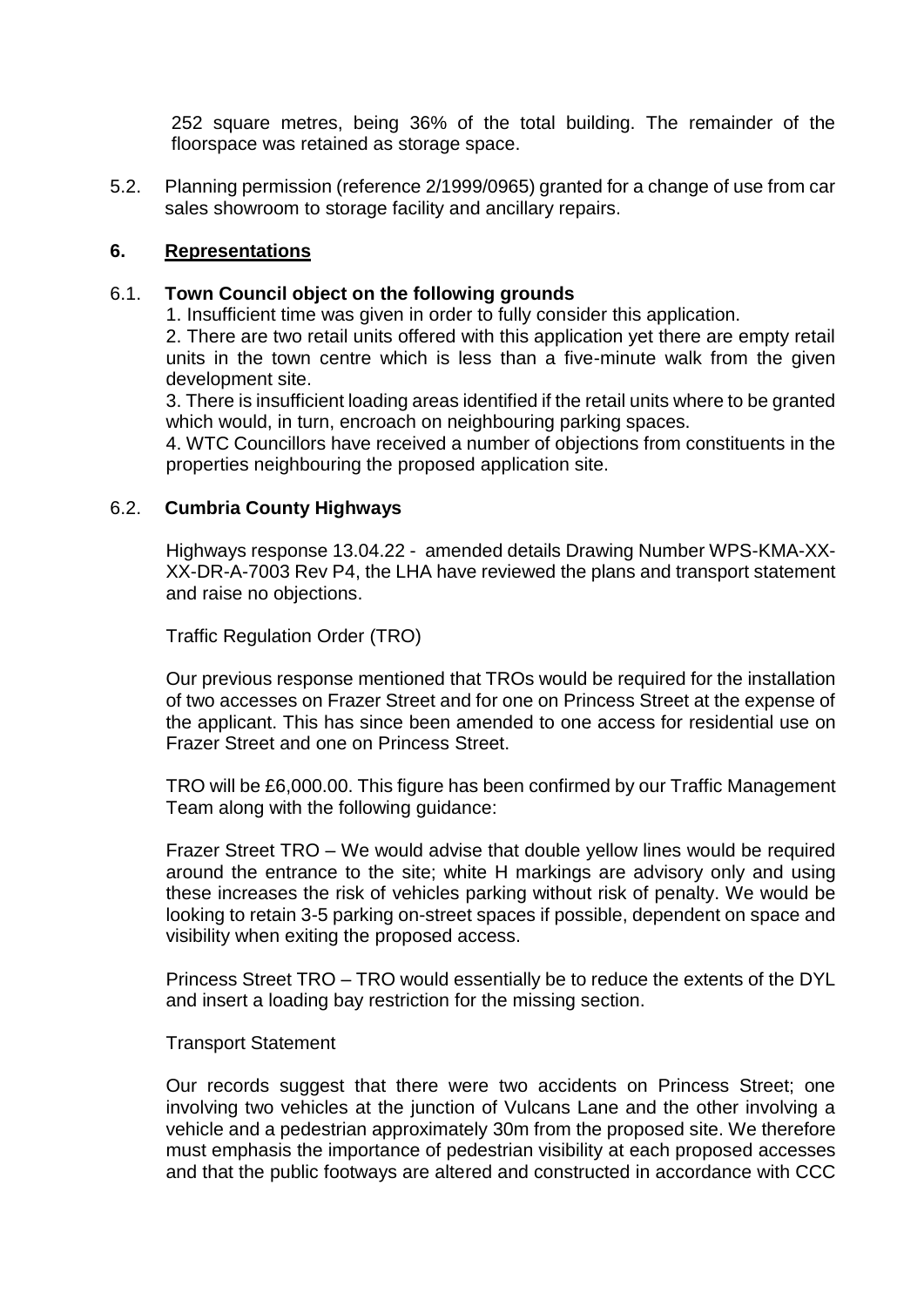design standards, the applicant is to enter into a suitable legal agreement allowing the works to the publicly maintained footway.

The transport statement shows results from TRICS surveys carried out on the proposals comparing them with the existing use of Princess Hall. The existing retail building's peak times would see 56 trips in a morning and 79 on an evening. The proposed two retail units peak time trips are estimated at 38 in a morning and 53 in an evening which is a reduction.

The anticipated trips for the residential apartments and houses are 4 in a morning and 5 on an evening when looking at their peaks.

There is sufficient public transport in the local area and the proposal is located centrally within Workington meaning the town centre is within walking distance.

#### Visibility Splays and Footway Construction

It has been confirmed that the LHA will accept 43m visibility splays in line with Manual for Streets guidance. These splays shall be submitted by the agent and should incorporate 2.4 by 2.4 by 2.4 metre pedestrian visibility splays. This will be conditioned.

The creation of the accesses onto Frazer Street and onto Princess Street will result in changes being made to the existing footways including the installation of dropped kerbs. This is considered to be works within the highway and will require a suitable legal agreement to be in place before any works commence. The applicant would be responsible for the expense.

#### Parking

The proposal for 2 retail units taking access from Princess Street; 1 x one bedroom and 6x two bedroom apartments and 3x two bedroom town houses all accessing the site from the now proposed singular access on Fraser Street.

The proposed parking for the residential units comprises of 21 spaces accessed from Frazer Street. There is sufficient space within the site for manoeuvres and the single proposed access appears to measure just below 6m in width. The applicants have also provided sufficient bicycle storage within the site boundary and not on the highway thus encouraging sustainable transport. These measures are acceptable to the LHA. The Transport Statement also notes there is regular public transport within the area and that many amenities are within walking distance.

It is noted that one of the originally proposed accesses on Frazer Street has been removed resulting in existing on-street parking reduction being minimised but I would still like to note that it is detrimental that on-street parking on Frazer Street should be retained as much as possible. The LHA raise no objections to the proposed layout shown on Drawing number WPS-KMA-XX-XX-DR-A-7003 RevP4.

Lead Local Flood Authority response: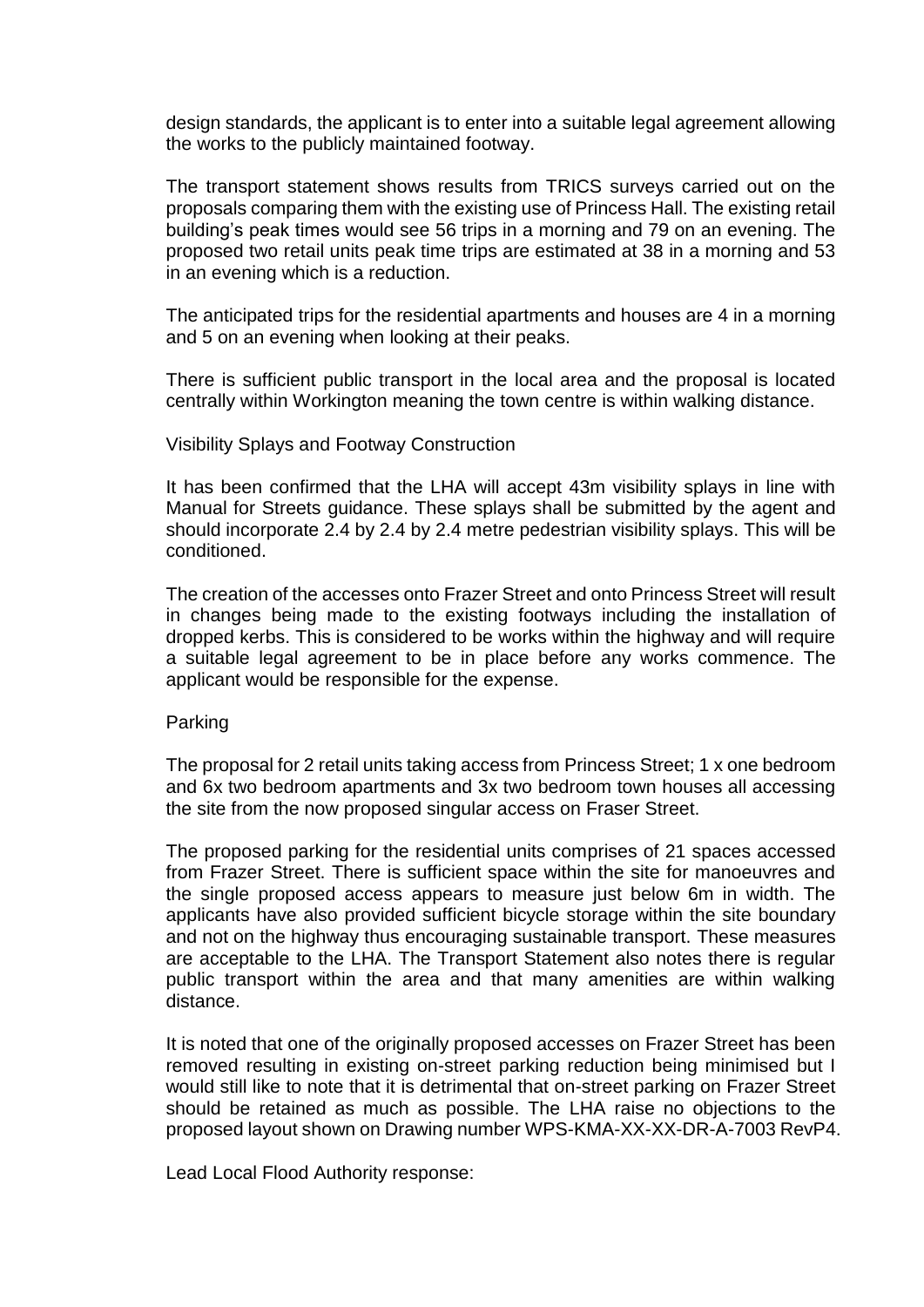The LLFA prefers the use of infiltration for all new developments however we appreciate that this is not always possible. Please could the applicant submit results of BRE365 testing as evidence that infiltration is not suitable for this site.

The principle of the drainage is acceptable to this authority. We would recommend conditions are applied to any notice of approval that may be issued.

## 6.3. **United Utilities**

No objections subject to conditions.

#### 6.4. **Housing**

The findings from the 2016 housing study show that the need for affordable housing in Camerton, Great Clifton, Seaton, Winscales and Workington is mostly for four bed family properties. However, there is a substantial requirement to meet the needs of an ageing population through the provision of older person accommodation.

In the event of a registered and/or non-registered housing provider delivering affordable housing in Allerdale there would be an expectation that the Council would influence how social rented housing would be allocated through nomination agreements or its allocation policy which is currently Cumbria Choice.

Where discounted sale properties are delivered there would be an expectation that the developer would work with the Council in line with its Discounted Sale policy.

## 6.5. **Cumbria Fire Service**

No objections but it is recommended that the applicant should give consideration to the inclusion of a sprinkler system within the design of the premises.

#### 6.6. **Natural England**

No objections.

## **Environmental Health**

6.7. The site lies in an area known for being affected by ground gasses from old mines workings and naturally occurring sources. The modern method of building houses is more like creating a hermetically sealed set of rooms which makes the occupants more likely to be affected by any gas contamination affecting the properties. Therefore, an assessment of the potential risk is required, and investigation maybe required post partial demolition. I have considered he environmental issues associated with this development and I would like to recommend conditions are applied if the planning department choses to grant permission re: Construction noise hours of work; Construction Noise - hours for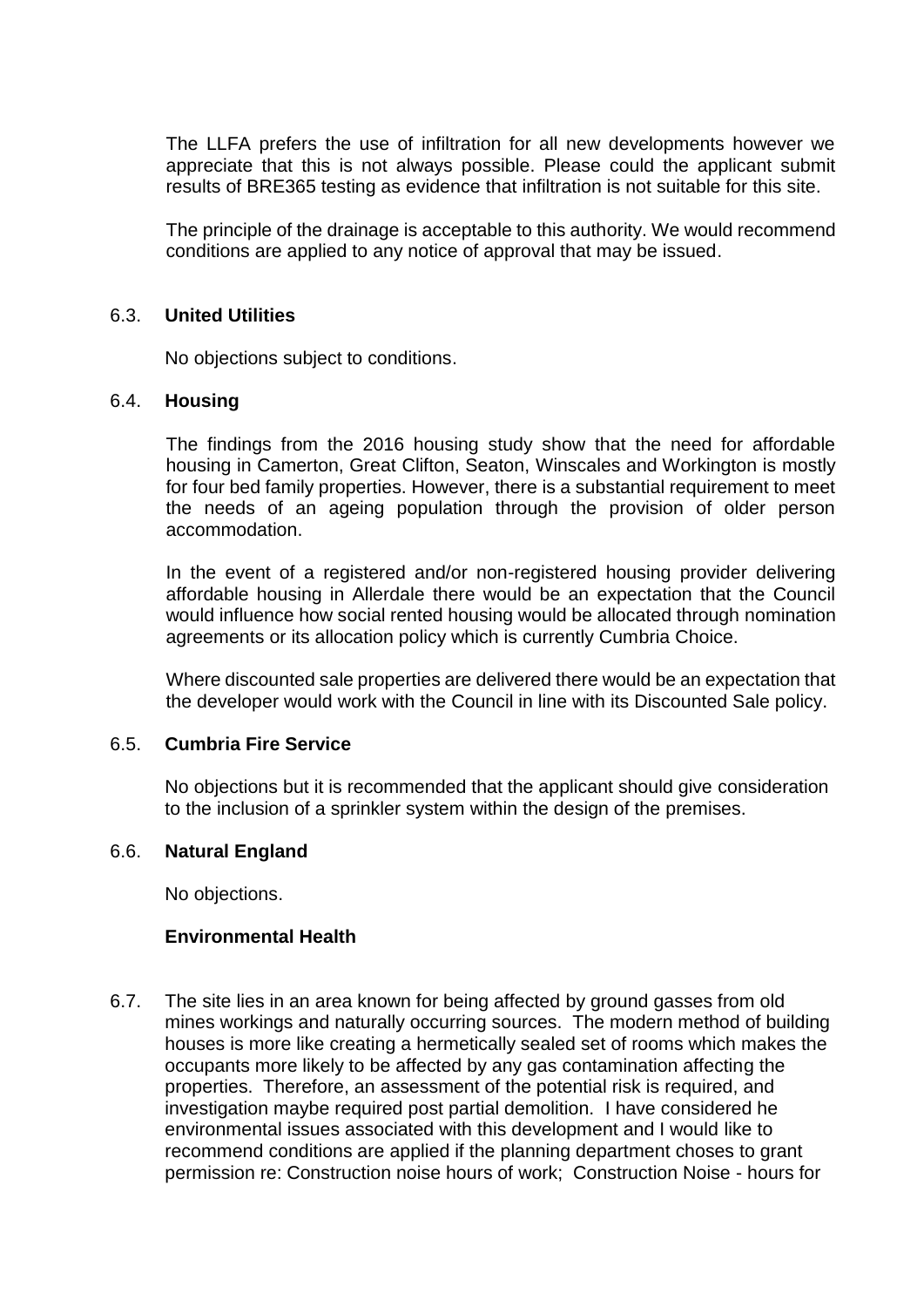deliveries; Full Contaminated Land Condition (Post Demolition); Verification; Topsoil

- 6.8. The application has been advertised by site notice and neighbour letters.
- 6.9. 58 Objections (some multiple) and a petition of 16 signatures objecting on the following grounds:
	- o Highway safety by customers and staff comings and going near a busy road junction. The junction at Princess Street has poor visibility and has resulted in a number of accidents. The proposal is contrary to Paragraph 110 of the Planning Framework and Policies S2 & S32 of the Local Plan.
	- o Access should be purely onto Princess Street which is a quieter road and less parked up.
	- o The proposal would have an adverse impact on the residential amenity of the area arising from noise disturbance contrary to Paragraph 127 of the Framework and Polices S2 &S32 of the Local Plan.
	- o There are enough shops within 200-300 metres of the site and the town centre is close by, the proposal is contrary to Policy S26 of the Local Plan.
	- o The proposal does not protect existing community facilities.
	- o The level of affordable housing is not site specific.
	- o There is limited on street parking particularly after 5.30pm and the shops would increase the parking needs of the area.
	- o Already a convenience store on the corner of Vulcans Lane/Princess Street.
	- o Object to social housing.
	- o Limited consultation.
	- o Contrary to Manual for Streets. Design to keep residential speed at 20mph on residential streets.
	- o Need to safeguard amenity.
	- o The development should provide a safe environment which maximises personal safety and minimises opportunities for crime and anti-social behaviour.
	- o Concern about junction at Princess Street/ Vulcans Lane as poor visibility would prevent access of emergency vehicles and parking and attending accidents.
	- o Comparisons to FUL/2019/0256 Takeaway proposal that was refused on Vulcans Lane.
	- o There are no houses/ buildings directly opposite Princess Hall and never likely to be because of Vulcans Park therefore there will be ample room for all vehicles to enter and exit via Princess Street rather than causing problems for the residents on Frazer Street. It seems an ideal solution for all vehicles coming and going into the planned site. Looking at the amended plans it would seem that a more practical solution and less chance of accidents for all traffic to enter and exit via Princess Street where vehicles parking opposite princess Hall currently do not seem to be an issue.
	- o We also wish to ask if there has been a survey on asbestos in the building as we have not seen any mention of this in any of the reports. It will be too late once the building starts to be demolished and I'm sure Allerdale Council are fully aware of the dangers this can cause to anyone near once it is broken up.
	- o Local residents being ignored.
	- o Fail to see how any of the changes will not have a knock on effect with the residents who live directly opposite the entrances/exits for the new builds. Any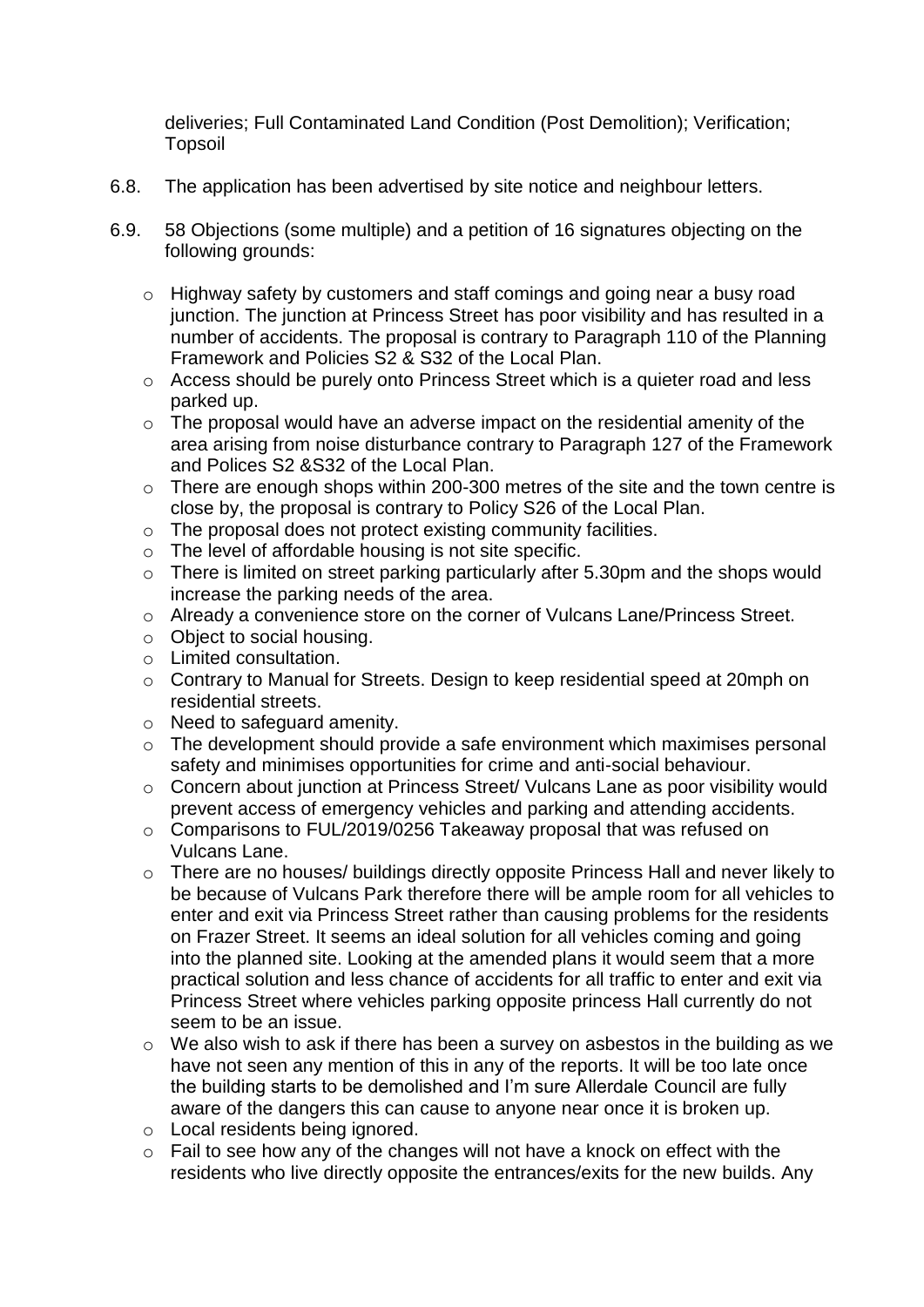delivery vehicles or those belonging to any new residents will certainly come very close to our cars when they are pulling in or out of the "splays".

- o Although Vectos have completed a comprehensive report it would appear they have only carried out a traffic survey on Frazer Street and Princess Street on 2 occasions i.e. Item 2.19 and 2.20 Table 2.2. - Friday evening and Saturday midday therefore they report that there is spare parking capacity on both streets. A report over several days should have been completed to cover residents work commitments, school runs, shopping etc. Obviously there are times during the day/evenings when vehicles are nose to tail with no parking vacancy. We ourselves have had to park on Cumberland Street on several occasions, carrying our shopping through the adjoining lane at the back of our property because there was no room on Frazer Street. Other residents, I'm sure have had similar experiences.
- o There are often times when 2 vans or cars are parked at the top of Frazer Street adjoining Albert Street which make it extremely difficult to drive into Frazer Street without reversing and squeezing the car between these vehicles without damaging them or us.
- $\circ$  Item 4.16 states parking in visibility splays in built-up areas is quite common and does not create considerable problems in practice. This implies that there could very well be problems and if so who is then held responsible once these plans are implemented. Obviously not those who would make the decision for the plans to be granted.
- o Item 4.19 states there are no accidents on Princess St or Frazer Street in the vicinity of the proposed site access junctions etc. This does not mean however that cars don't speed along them. Something which the current residents have all had experience of.
- o Regarding the proposed 2 retail units several residents on both Frazer Street and Princess Street have raised issues around these and are in agreement that these are not needed or wanted in this development especially when there are several empty buildings 7 minutes walk away in the town centre which would benefit from being renovated, giving all shoppers access to them. We feel these proposed retail units would not enhance the area but take away from it.
- o Object against this on safety issues the road is used as a rat run during busy times in the town centre, we have a primary school locally which children walk to school via the Vulcans Park route Monday to Friday, building these flats will bring more heavy traffic to the street including delivery vans for the retail shops planned.
- o Why do we need more shops in the area? We have too many which a short walk.
- o Frazer street residents are struggling to car parks after 5pm opening up their street for egress for delivery vans and cars will cause an accident or damage to vehicles plus parking issues.
- o None of the issues regarding the entrance and exit have been addressed, as previously stated Frazer Street is already busy, with added traffic this would be an accident waiting to happen. Also, there is no use for retail units here, they should be in the town centre which is full of empty shops. Also concerned about the extra traffic & noise these retail units would attract, especially with also having potentially increased traffic from the houses & flats.
- o Only changes to the proposed new plans (20/01/2022) are 2 additional parking places and the access and egress points that have moved slightly, therefore the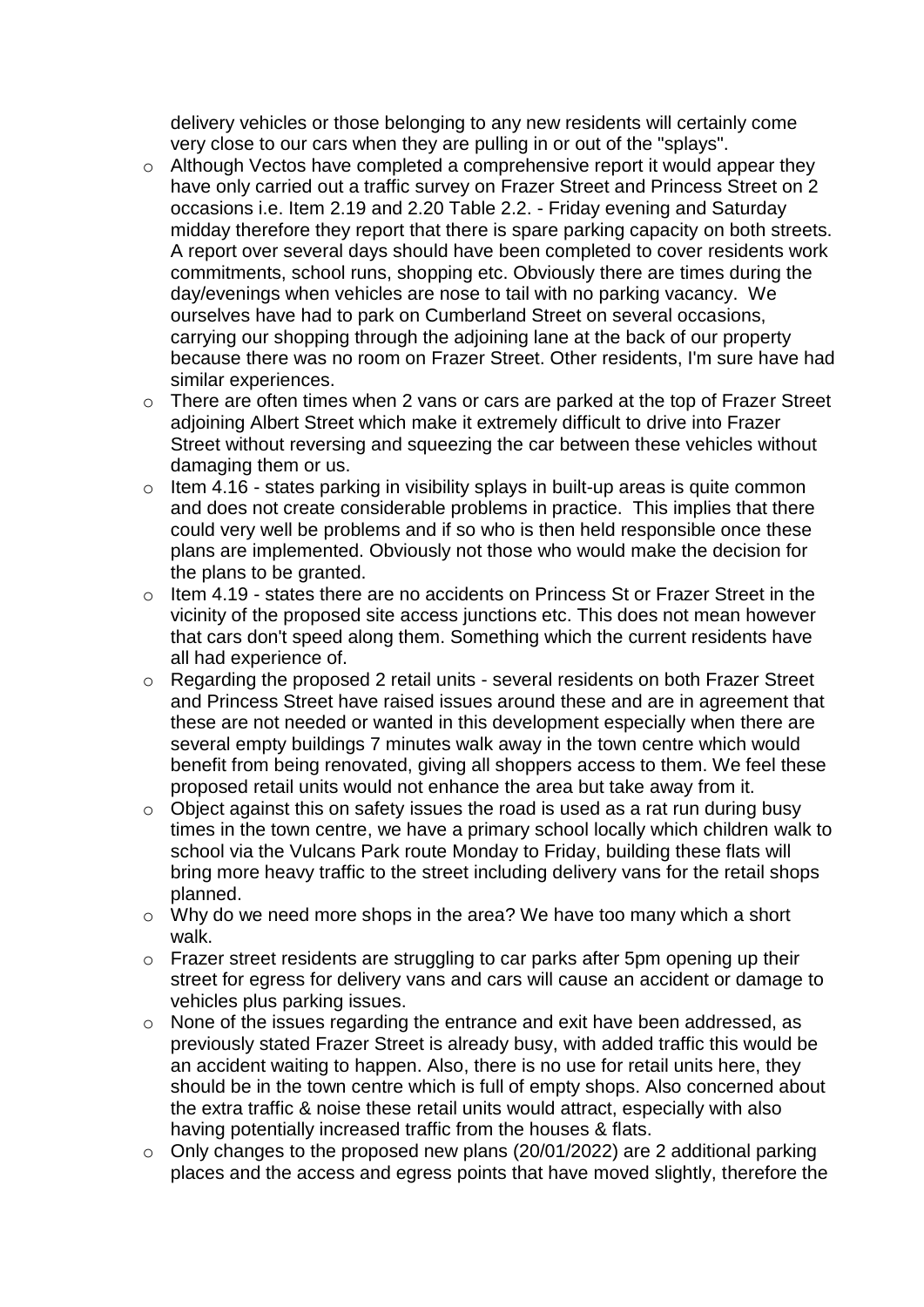Princess Street residents have various safety concerns regarding increased volumes of road traffic that this development will attract. Princess Street is a residential area that already has high volumes of traffic for access to the hospital and park and unfortunately is used as a short cut to bypass the town centre. In addition, any events that occur in the park result in Princess Street reaching full parking capacity and road users having to utilise the accompanying side streets for overspill parking, reducing visibility, road width and increasing the possibility of an accident. We have on numerous occasions witnessed vehicles exceeding the 30mph speed limit and large commercial and there are also public transport vehicles using this road.

- o This development will attract increased through traffic and parked vehicles i.e. shop users, large service vehicles, new residents and visitors. The development site is immediately opposite Vulcans Park which receives a lot of visitors, including young children crossing the road to get to and from the park. To safeguard road users and pedestrians are other measures being considered; traffic calming measures (speed bumps) and crossing point for pedestrians?
- o Residents on Princess Street are all in favour of the existing Princess Hall site being redeveloped, however the proposed plan for 7 flats and 2 shops isn't in keeping with the current properties on the street, therefore the plan was opposed by all. The consensus by residents was that residential houses situated on the site would be the preferred option and would mitigate all the concerns and safety issues, whilst retaining the appeal to live on the family orientated street.
- o There are many concerns regarding the shops attracting youths and increased anti-social behaviour as witnessed previously at Moorclose Shops. There is already an increase in crime in Vulcans Park with Police being regularly called out to deal with matters and this will add to the situation. Residents believe the area is already well serviced by shops and there is no need for an additional two.
- o Princess Street is only a 5 minute walk from Workington town centre and is well serviced by local convenience shops with Workington Mini Market (previously known as By Wise) being 50yds away on the corner of Princess Street/Vulcans Lane, P&D Newsagents (approx. 400yds away), Grisdale General Store (approx. 0.1mile) and SPAR Harrington Road (approx. 0.2mile). Same applies for takeaways & hairdressers.
- o The operating model (times) for these shops is not clear to residents and therefore various concerns have been raised and the factors that coincide (antisocial behaviour and littering). In addition, road noise will increase with early/late deliveries, general shop usage and youths shouting and carrying on at unsociable hours.
- o Residents believe the shops will end up vacant, run down and vandalised and the ground floor of the building will end up being utilised as additional 7 flats, taking the total to 14 flats. Some believe this is the original intent for the site and the shops are a smoke screen.
- o Residents of Frazer Street have raised concerns about access and egress, parking due to the new housing development on their street. Frazer Street residents have suggested using Princess Street as an alternative option for access and egress due to Princess Street apparently being a quieter road, this is false, Princess Street has double the volume of use. Princess Street residents oppose this idea as it would compound all the safety concerns raised above.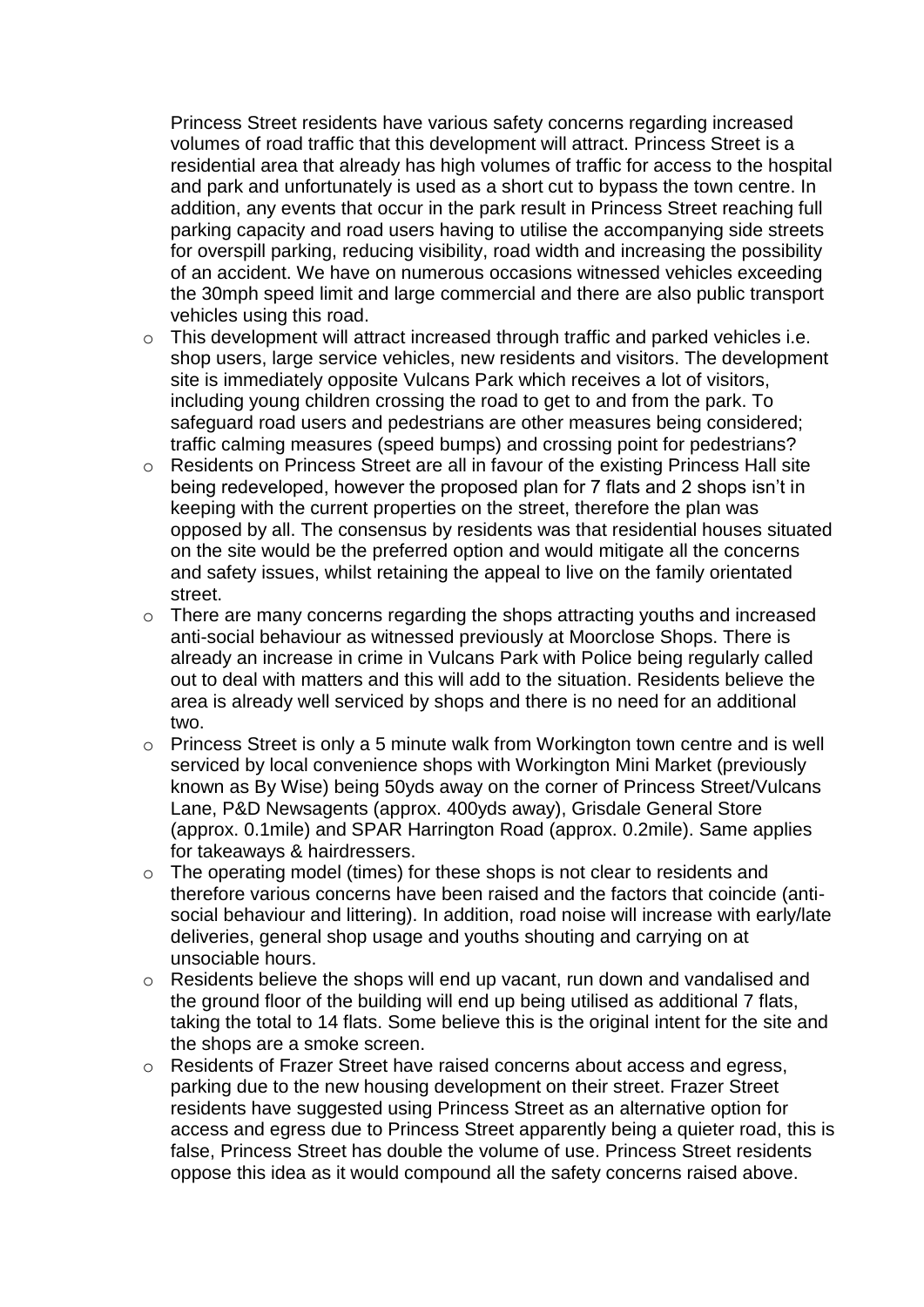Possibly change the plans so that the houses are on Princess Street and the shops and flats are on Frazer Street with only one access/egress point.

- o Concern over child safety from increased road traffic and possible undesirables who may live in the flats? Also, these flats are accessed through a gap in the wall - is this safe - sufficient lighting etc.
- $\circ$  Are the houses to be bought / owned or rented out? My house will back onto the carpark for the row of 4 houses, closest to me is a disabled bay and 2 x electric charging points, will they make a noise? Attract anti-social behaviour/ vandals?
- o The shops are listed as 'retail' but changes in legislation Sept 2020 means you can change to other uses without planning permission. The application uses outdated terminology and I am wary that the units could be rented out as cafes or restaurants then used only as a takeaway. Adding to the volume of traffic next to the park and houses. Takeaways install extraction units and fans and these can be loud and smelly. I am asking for a condition on any approval to remove the part that allows a sit-in-cafe or restaurant or a takeaway cafe, like a sandwich shop. Opening hours are not stated on the application and I would ask for a condition to be attached limiting opening hours.
- o Lighting scheme to be shown.
- o The Noise Impact Statement does not consider any plant within the external plant area to the rear of 'Retail unit 1'. So I am asking for an informative to be attached stating that no mechanical plant within the area forms the subject of this application and has not been approved.
- o Refuse and storage (residential and commercial) why is it at the rear of Albert St? Would refuse lorries have to back down into the residential car park to collect the communal rubbish? Disruption in the early hours? Transport says these will be moved to the kerbside on collection days? By who?
- o Overall, given the number of empty shops in our town centre there is no need for new retail units to be built here. Rejuvenate what is already there in a rapidly decaying town- centre. Put flats above town-centre businesses and keep a residential area just that. It would be more fitting to have houses similar to those already on Princess Street.
- o Having looked at the plans I do not see a need for more retail premises as there are various businesses already supplying the local community. I would support the demolition of the Princess Hall and have it replaced with similar housing to the ones alongside. My other concern is the increase in traffic and the safety of children and elderly residents visiting Vulcan Park which is very popular.
- $\circ$  I am concerned there will be elderly residents who will not have the opportunity to voice their concerns as they won't be aware of the consultation as it seems to be very minimalistic to say the least.
- o Not in keeping with the rest of the properties on Princess St which was a stipulation when 4x houses were built on Park View, Princess St. In 1951 land was bought by Cumberland County Council and the seller placed a covenant that no property on that land can be used for business purposes. The land on which the covenant has been placed covers a vast area, incorporating that which Princess Hall resides on, therefore this cannot be breached.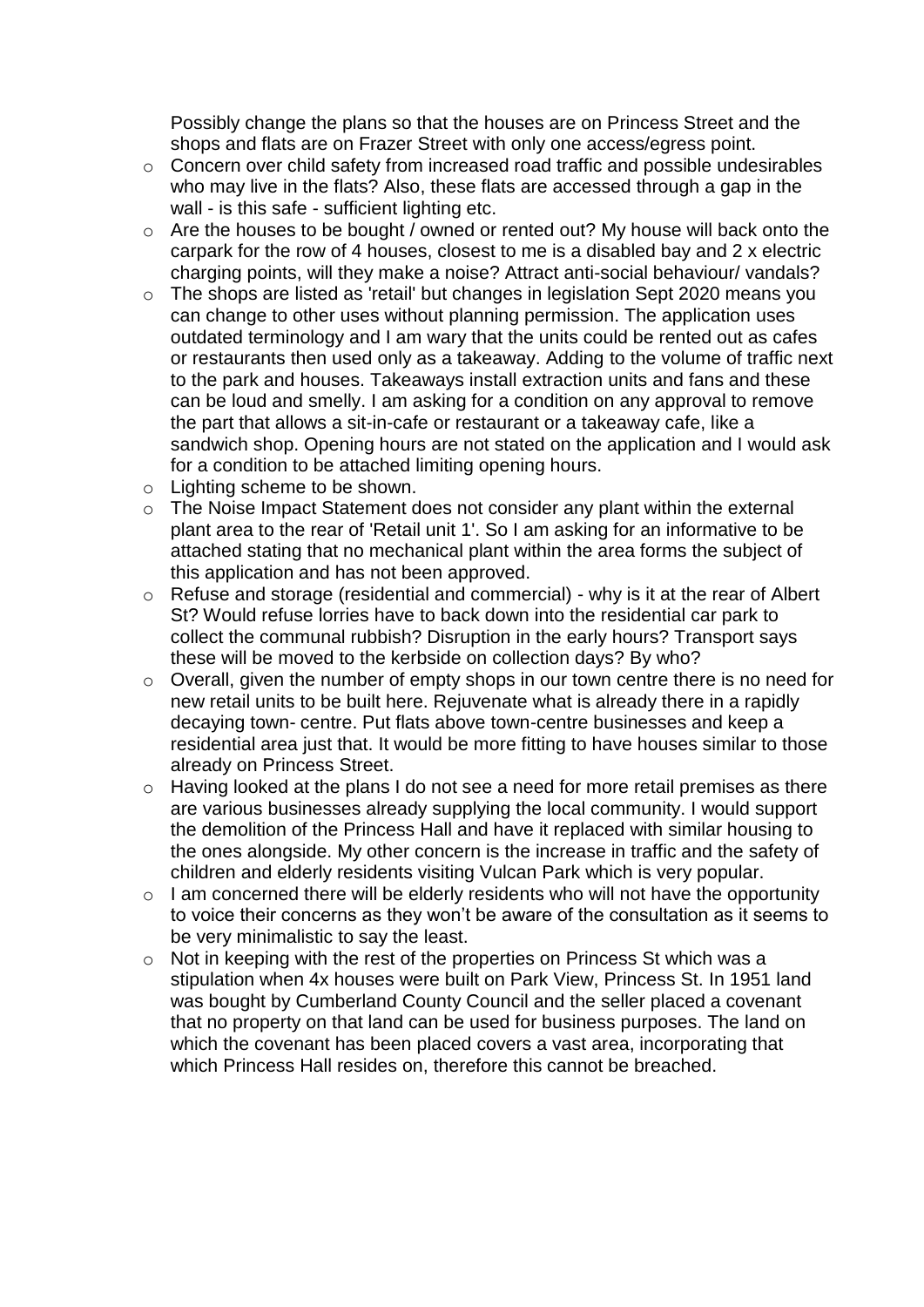# **7. Environmental Impact Assessment**

- 7.1. The Town and Country Planning (Environmental Impact Assessment) Regulations 2017.
- 7.2. The development does not within Schedule 1 nor 2 and, as such, is not EIA development.

## **8. Development Plan Policies**

## 8.1. **Allerdale Local Plan (Part 1)**

Policy S1 Presumption in Favour of Development Policy S2 Sustainable Development Policy S3 Spatial Strategy and Growth Policy S4 Design Principles Policy S5 Development Principles Policy S8 Affordable Housing Policy S10 Elderly Needs Housing Policy S16 Town Centre and Retail Policy S22 Transport principles Policy S29 Flood Risk and Surface Water Drainage Policy S32 Safeguarding Amenity Policy S35 Protecting and Enhancing Biodiversity and Geodiversity Policy DM8 Protecting Town Centre Vitality and Viability Policy DM14 Standards of Good Design

# **Allerdale Local Plan (Part 2)**

Policy SA3 Affordable Housing

## **9. Other material considerations**

- 9.1. **National Planning Policy Framework (NPPF) (2021)**
- 9.2. **Allerdale Borough Council Strategy 2020-2030:**
- **10. Assessment:**

## **Principle of Development (Residential)**

10.1 The site is not specifically allocated, however it is located within the development boundary of Workington as defined in the proposals map that forms part of Part 2 of the Local Plan. Policy S3 states that new development will be located in accordance with the spatial strategy and will be concentrated within the towns and villages identified in the settlement hierarchy. Workington is the principal centre for the district. The provision of seven apartments and three dwellings (10 residential units in total) is therefore acceptable in principle and accords with Policy S3.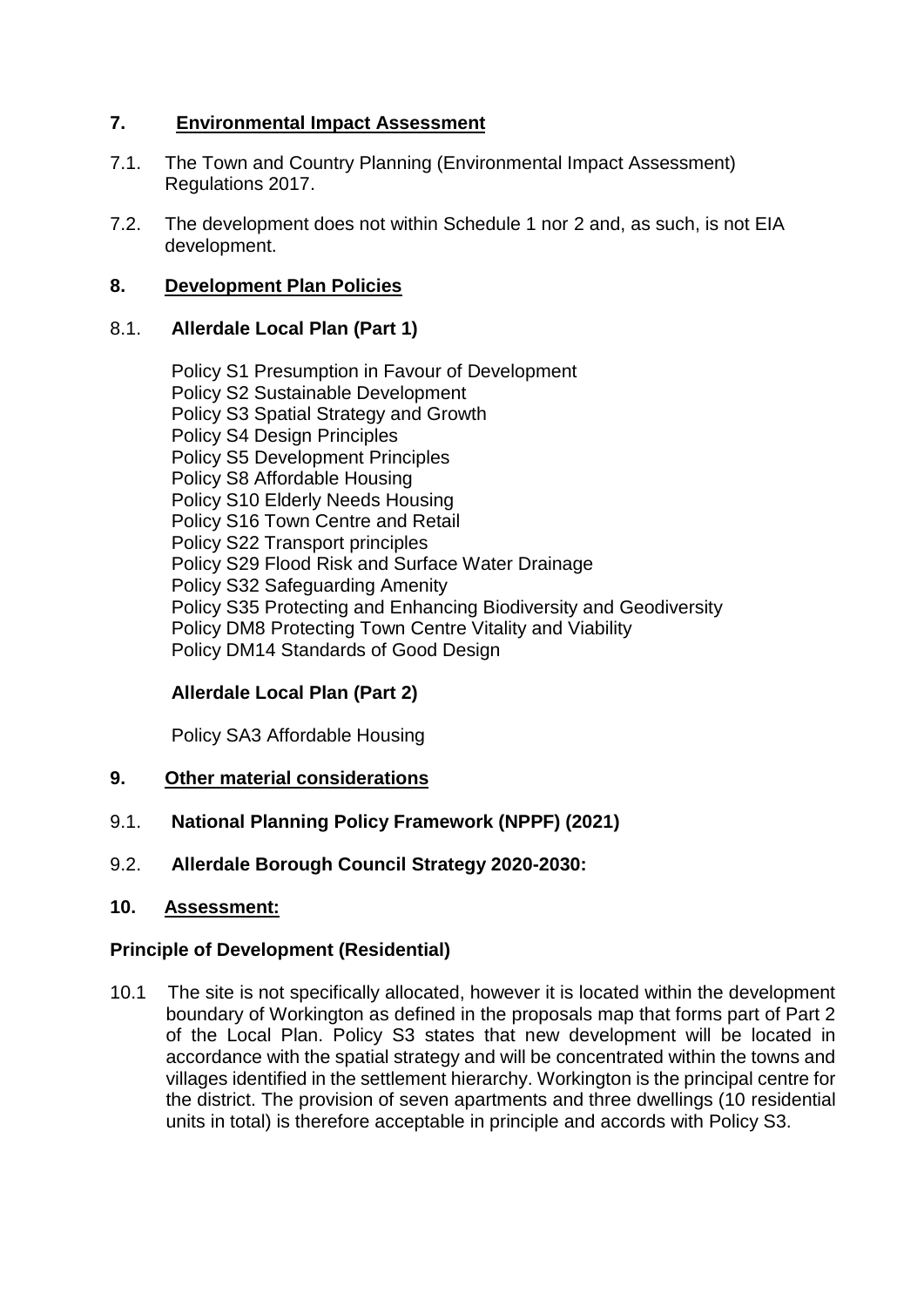- 10.2. Policy S5 refers to development principles. The policy states that new development will be concentrated within the physical limits of Principal, Key and Local Service Centres, Limited Growth Villages and appropriate development adjacent to Infill / Rounding Off Villages as identified within the settlement hierarchy. As previously mentioned Workington is a principal settlement.
- 10.3 The policy continues to state that the scale of the development proposed will be expected to be commensurate to the size of the settlement and reflect its position within the hierarchy. Where available and if appropriate the Council will encourage and prioritise the effective reuse of previously used land and buildings or vacant and underused land.
- 10.4 The proposal is for 10 residential units in total and is commensurate to the size of the settlement. Furthermore, the proposal will make effective use of previously used land which is currently vacant.
- 10.5 The policy S5 identifies a number of criteria which are as follows:

a) The development is of a scale and design which will not detract from the character of the settlement. The provision of 10 residential units is not considered to be harmful to the character of the area. This is discussed in more detail in the layout section of the report.

b) The development includes acceptable arrangements for car parking and access. The proposal would not be harmful to highway safety and is discussed in more detail in the highway section of the report.

c) The capacity of local infrastructure and/or environmental assets would not be exceeded by the proposed development. This issue has not been raised in the consultation process of the application.

d) The site of the proposed development is not considered to have significant amenity value. The existing building is not an historic asset and it is not considered to have any significant architectural quality.

e) The site is not considered to make a significant contribution to the character of the settlement in its undeveloped state. The site is in an undeveloped state, however in its current state does not make any significant contribution to the character of the area.

f) The development will not incur any significant harmful effects on environmental or heritage assets, habitats or wildlife, which cannot be successfully mitigated.

The applicant submitted a bat report. It was observed that the level of bat activity on this site was unexpectedly low, given the context of the site with the nearby park, and the building providing 'moderate' bat roosting potential for bats. The building was recognised as having *moderate* potential for bat roosting, however, no evidence for roosting bats was found at this location. As the building is proposed to be demolished, any potential for bat habitat would be lost. By erecting bat boxes within the new buildings proposed at this site, bats can be encouraged to roost at the site. This can be secured by condition.

Overall, the proposal is considered to comply with Policy S5.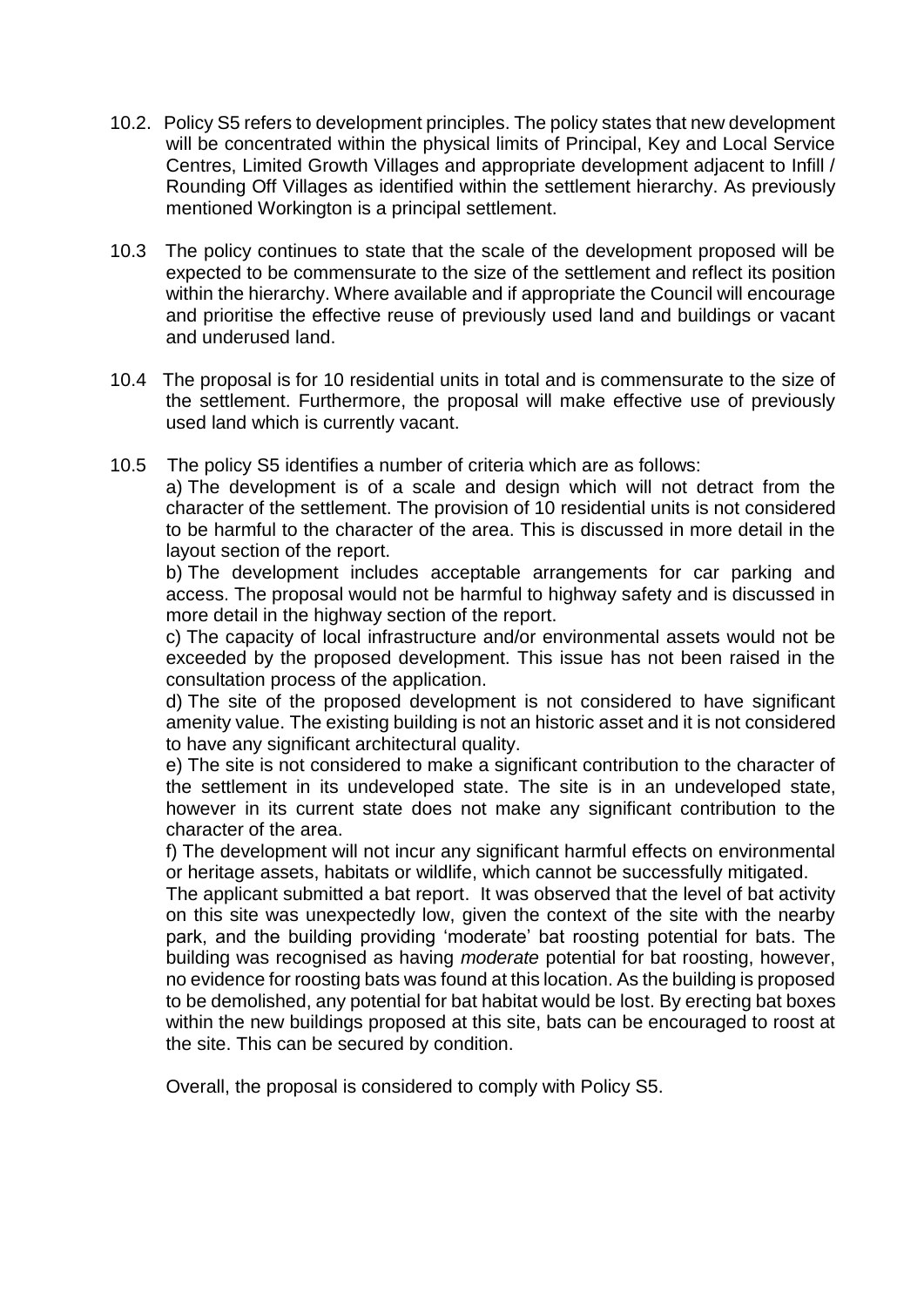## **Affordable Housing**

- 10.6. Policy SA3 ALPP2 requires that all housing development of more than 10 dwellings or where the dwellings would have a combined gross floor space of more than 1,000 square metres will be required to make provision for affordable housing. Policy S8 ALPP1 requires that within the Principal and Key Service Centres housing development of 10 dwellings (or 0.3 ha) or more will be required to make provision for 20% affordable housing. Furthermore Para 64 NPPF 2021 states that 'to support the re-use of brownfield land, where vacant buildings are being reused or redeveloped, any affordable housing contribution due should be reduced by a proportionate amount.' As such this negates the affordable housing requirements in the NPPF 2021 for 10% discounted sale and the Policy S8 and the Policy SA3 triggers for affordables.
- 10.7. In any event, the proposal as amended is for the 7 apartments (three x 2 bedroom and four x 1 bedroom) and 3 dwellings all for social rent. In discussions with the Council Housing officer the applicant has agreed that the proposed seven apartments above the retail units are to be affordable rent and the occupancy restricted to 55+.This provision will meet the substantial requirement to meet the needs of an ageing population through the provision of older person accommodation. The 7 apartments for rent for the 55+ years complies with paragraph 65 criteria b) of the NPPF 2021 and provides specialist accommodation for a group of people with specific needs (such as purpose-built accommodation for the elderly or students).

# **Principle of Development (Retail)**

- 10.8. Policy S16 refers to town centre and retail development. The policy states that applications for main town centre uses outside of these defined centres will be refused where the applicant has not demonstrated compliance with the sequential approach to site selection, or where there is clear evidence that the proposal would have a significant adverse impact on the vitality and viability of a nearby centre.
- 10.9 Policy DM8 refers to protecting town centre vitality and viability. In particular it states that an impact assessment may be required for certain proposals outside of a defined town centre to assess the full extent of potential adverse impacts upon the existing town centre. For Workington the threshold is 500 square metres. The proposal at ground floor level of the mixed-use building is 2 no. retail units which will have a floor area of 280m2 (including a back of house area) and 65m2, providing a total gross retail area of 345m2. Given the proposed retail development is under the threshold for Workington then an impact assessment is not required in this case.
- 10.10 Turning to the sequential test, the policy states that applications for these uses, or extensions of existing uses (extensions over 200sqm) outside of the defined centres will be refused where the applicant has not demonstrated compliance with the sequential approach to site selection as set out in national policy.
- 10.11 In this case a sequential assessment has been submitted with the application. The applicant has stated of the two retail units, the larger unit will comprise a small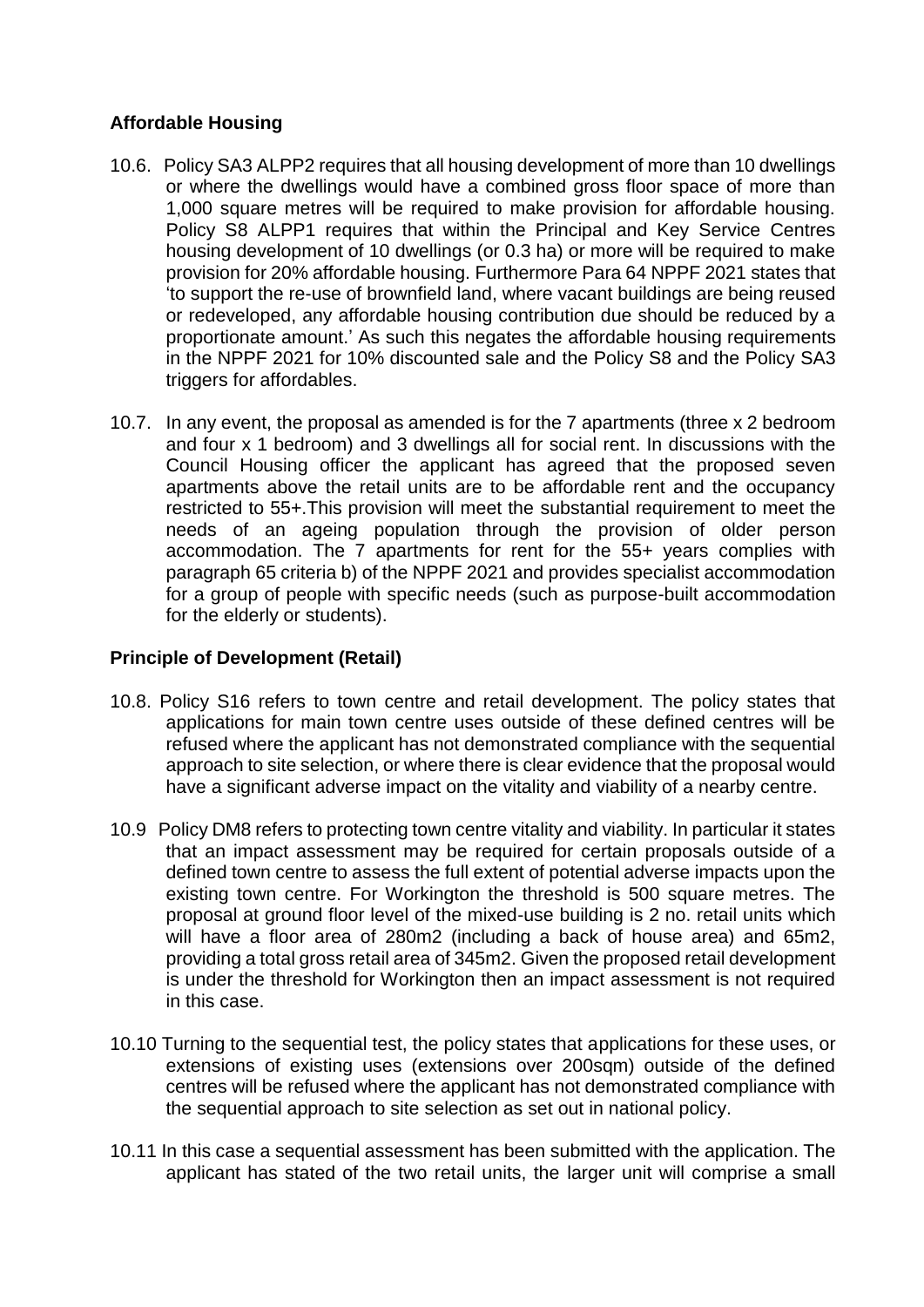convenience store which is intended to cater for the top up needs of customers. It will sell such items as milk, bread and other household products to supplement the needs of a weekly shop. The second smaller unit will provide a smaller complementary facility.

- 10.12 The applicant has further stated it is relevant to note that the existing site is already commercial in nature being the site of an existing retail unit and they consider that the proposed use is not a typical town centre use. However as explained above the lawful use is a B8 use with an ancillary retail use and although the actual proposal includes a convenience store. For the purposes of assessing the sequential assessment the proposal is for two new retail units.
- 10.13 The applicants in defining the area to assess have used a 10 minute walking time which represents a distance of about 800 metres from the site. This area includes part of Workington Town Centre area and the assessment identified seven sites within the catchment area and two allocated sites. The scope of the assessment area is considered acceptable and provides a reasonable walk time from the application site.
- 10.14 The assessment considered whether there were any more sequentially preferable sites having regard to their availability, suitability and viability for the proposed use. In particular, note was taken of the guidance in Paragraph 88 of the NPPF that in considering sequentially preferable sites applicants should demonstrate flexibility in terms of scale and format.
- 10.15 The applicant set out that relevant to this assessment, the nature of the proposed facility was considered being small local convenience retail units, typical of a residential neighbourhood and the site selection criteria was a retail unit of circa 280 m2 and a complementary unit of circa 65 m2, a minimum population of 3000, a neighbourhood location with servicing and car parking.
- 10.16 Seven units were assessed and it was considered that one was already occupied and was therefore not available. The remaining six units were to let, however four were too small to accommodate even one of the units as they ranged from 59 -142 square metres and two of these has restricted access. One unit was not large enough to accommodate both units and also had restricted access and the remaining unit was too large at 525 square metres (over double the required size) and had poor servicing and no on site car parking.
- 10.17 The applicant also considered the two allocated sites. Firstly Policy SA47 Central Station Car Park. This site which is located within the main retail area is 0.89 ha in extent. Given its extensive size it was not considered suitable for the proposed use.
- 10.18 Secondly, Policy SA48 Royal British Legion. This site which has an area of 0.2 ha is occupied by the British Legion and was therefore not available. The site forms an allocation within the Allerdale Local Plan under Policy SA48 with supporting policy text in Policy SA46 which states that: "The allocated sites in Policies SA47 and SA48 will be safeguarded for main town centre uses and other uses that will support and enhance the vitality and viability of the town centre throughout the plan period. Retail-led schemes will be particularly encouraged." In relation to its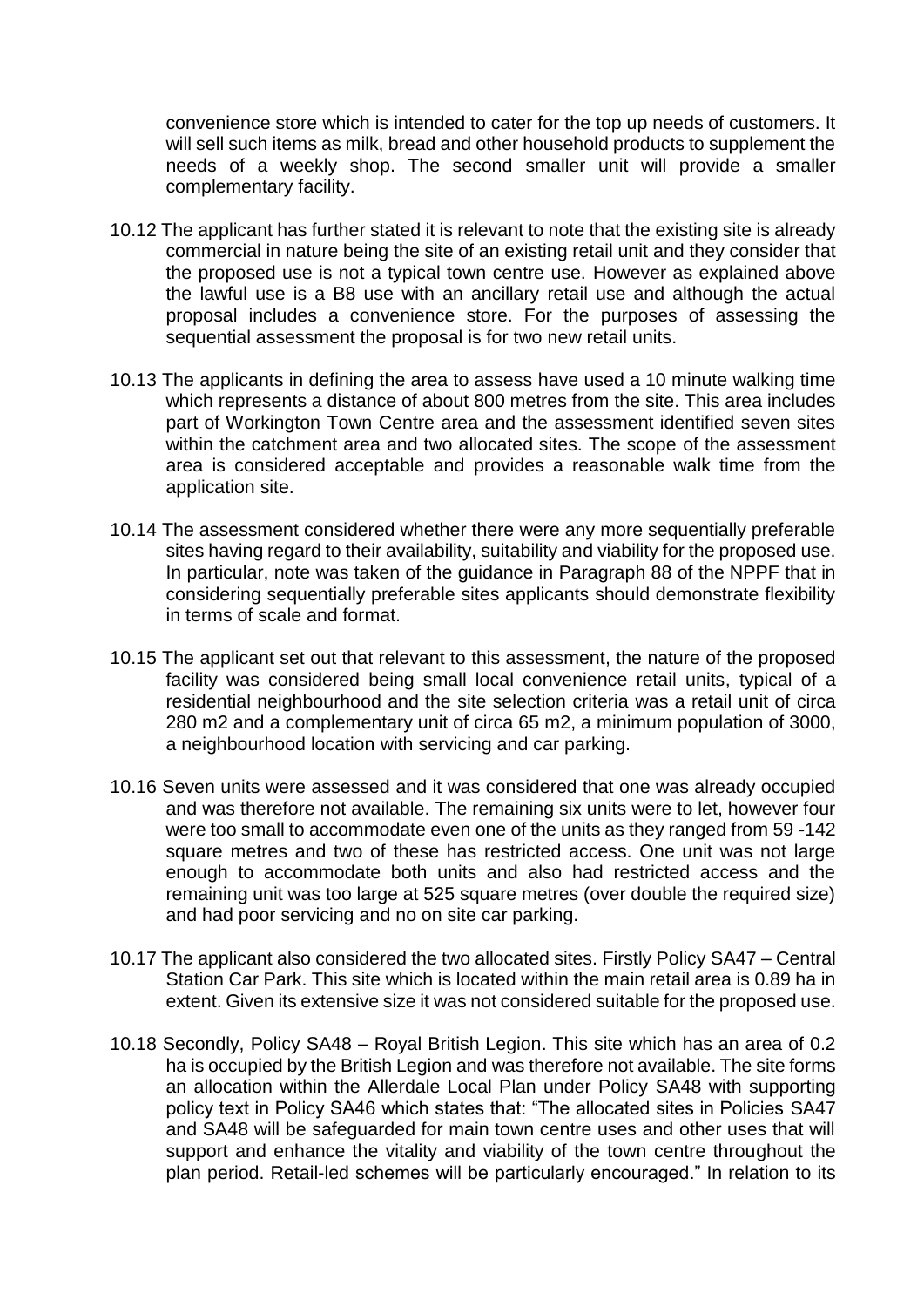availability, although the Royal British Legion site is allocated within the Local Plan and from this it is assumed that it is available to be redeveloped during the plan period. At present the property is in operational use by the Royal British Legion with future events planned. There is currently no planning application for the site nor is there evidence of any active marketing. Furthermore, it is concluded that the Royal British Legion site is not suitable for the proposed use. In this regard, the sequential approach to assessing whether there are suitable options for a proposed development should start with the role of the proposal and the catchment it is intended to serve. In the case of the application proposal this is for a local convenience store to serve a neighbourhood catchment area. As referenced above, National Planning Practice Guidance comments on the need for any sequential assessment to be undertaken "with particular regard to the nature of the need to be addressed." Also, the applicant advises there is limited opportunity for flexibility in store format and scale, as the neighbourhood store format directly relates to the rationale behind its location as a convenience facility to serve its surrounding catchment, not as a town centre store. A site in a town centre, where main town centre uses tend to serve a much larger catchment area and meet the need and range of consumer requirements, is the opposite of what this type of neighbourhood convenience store is seeking to offer. In addition, the location of the site at the junction of Jane Street and Washington Street (A596) and partially to the rear of properties fronting Jane Street would not suit the business model of the proposed use. In this regard it is noted that the development considerations for the site as contained within the Local Plan states that the site will be served by existing public car parking within the town centre. This is at odds with the nature of the convenience aspect of the proposal which requires accessible on-site parking. Due to access constraints, it would also be difficult to readily service the property. The development constraints presented by the site in being within the setting of the Grade II<sup>\*</sup> listed St John's Church and the Portland Square Conservation area together with protected trees abutting the site will also need to be given careful consideration and would impact on the delivery of the proposed scheme, even taking into account the need for a flexible approach. The properties fronting Jane Street would also shield views of the convenience store, which the applicant advises does not fit with the business model of having a store profile. The aspiration of Policy SA46 in achieving a retail led scheme would further not be achieved by the mixed-use proposal the subject of this planning application.

10.19 Overall it is considered the sequential assessment has been robust and it has been concluded that having sought to identify available land or premises within the defined centres as set out above and edge of centre locations it considered that there are no sequentially preferable sites that are available, suitable and viable. The proposal therefore accords with Policies S16 and DM8 and the proposal of the retail element of the development is acceptable in principle.

#### **Layout of Development**

10.20 The proposed comprises two elements, the mixed-use building fronting onto Princess Street and the 3 number terraced town houses adjacent to Frazer Street. (The town houses comprise of 1 two bedroom property and 2 three bedroom properties). Policy S4 refers to proposals for all new development and will be required to demonstrate high standards of design and must amongst other things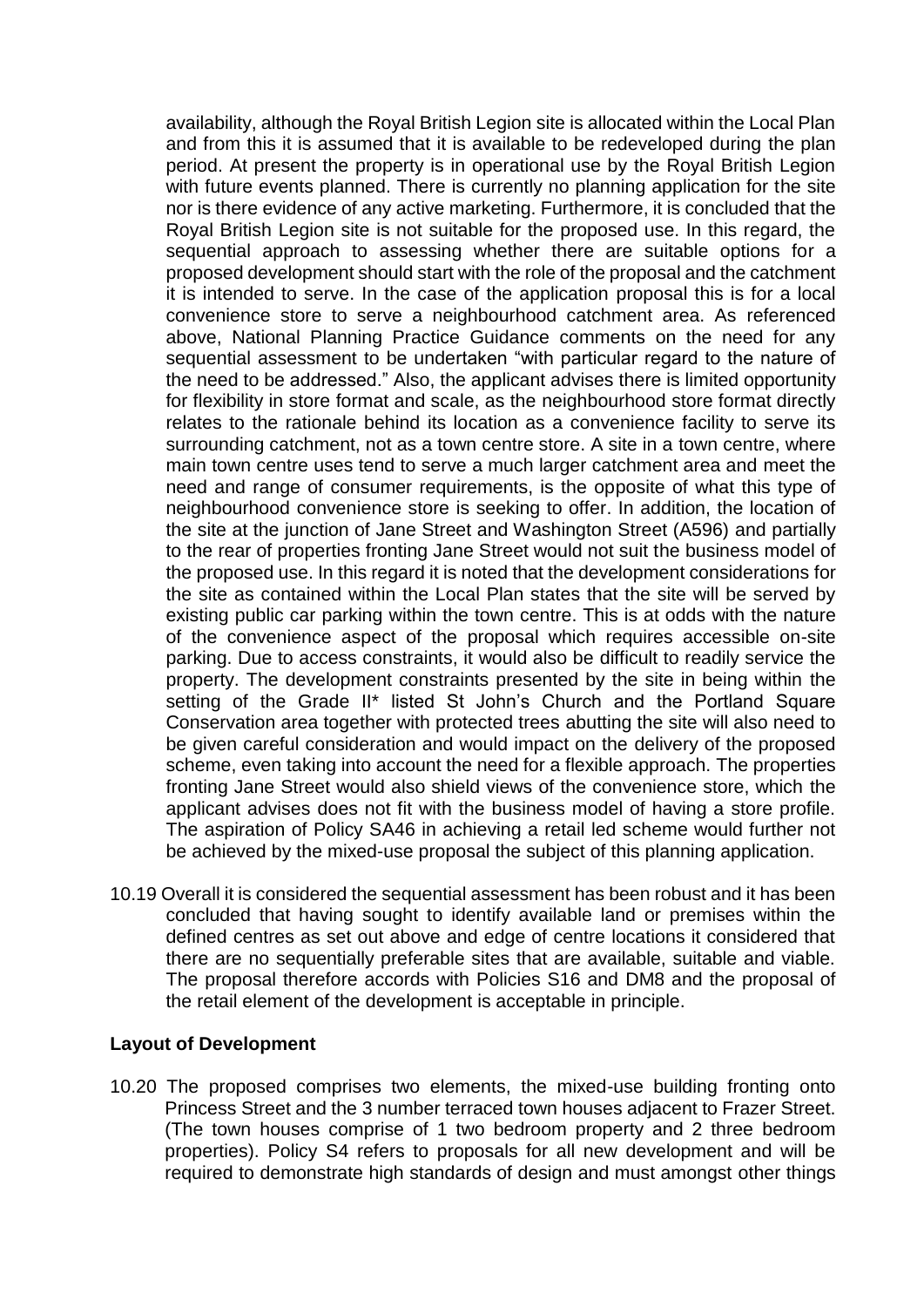be visually attractive, of appropriate scale and appearance, respond positively to the character, of its location and integrate well with existing development and ensure suitable standards of access and amenity are achieved and maintained in relation to the development itself and the local area. Furthermore, the proposal should optimise the potential of the site by ensuring appropriate density and mass of development.

- 10.21 The amended layout now proposed 1 access off Frazer Street that serves the parking areas of the town houses and the flats. The site layout demonstrates an open frontage to the mixed-use building, with an in-curtilage retail car parking area fronting Princess Street. The form of the mixed-use building has been designed in a traditional manner, incorporating 'book-end' gables and a hipped pitched roof. Overall, the building is considered to integrate comfortably within its locality and would not be harmful to the character and appearance of the street scene.
- 10.22 With regard to the proposed three town houses located adjacent to Frazer Street, each town house will benefit from having a secure private rear garden and a smaller defensible space fronting the car parking area. The town houses have been designed in a contemporary manner with traditional proportions and pitched roof. They have been arranged on site in such a manner so as to maximise the development potential of the site, to permit the inclusion of appropriately sized rear gardens and also to ensure an efficient and safe separation of vehicular movements between the town houses and the supported living accommodation within the mixed-use building.
- 10.23 The applicant has stated a linear scheme fronting onto Frazer Street would not provide an appropriate development density and the ability to separate the car parking and servicing of the three elements across the site – the retail, supported living apartments and the dwelling houses. A linear scheme would have resulted in a significant reduction in residential accommodation due to minimum overlooking distances from the existing dwellings along Frazier Street and the proposed apartments, and would have significantly impaired their ability to effectively and safely separate the parking/servicing across the 'rear' of the site. On that basis the orientation of the dwellings in relation to Frazer Street is considered acceptable.
- 10.24 The proposed dwellings would not overlook the residential properties on Frazer Street. The separation distance between the town houses and the properties on Albert Street is considered sufficient and the mixed-use building has a sufficient degree of separation between the dwellings on Albert Street and the neighbouring property on Princess Street.
- 10.25 There will be a servicing layby provided on Princess Street for the retail units which will be 2.5m wide by 16.5m long. As shown in DWG VN201753-TR100 Rev B servicing vehicles will be able to pull into and out of the layby in a forward gear. The existing footway along Princess Street will be diverted behind the servicing layby with the existing 2-metre width retained. A servicing area for Unit 1 will be located to the rear of the unit with a footway linking the servicing layby to the servicing area. A servicing area for Unit 2 will be located on the eastern side of the building with a footway linking the servicing layby to the servicing area. Deliveries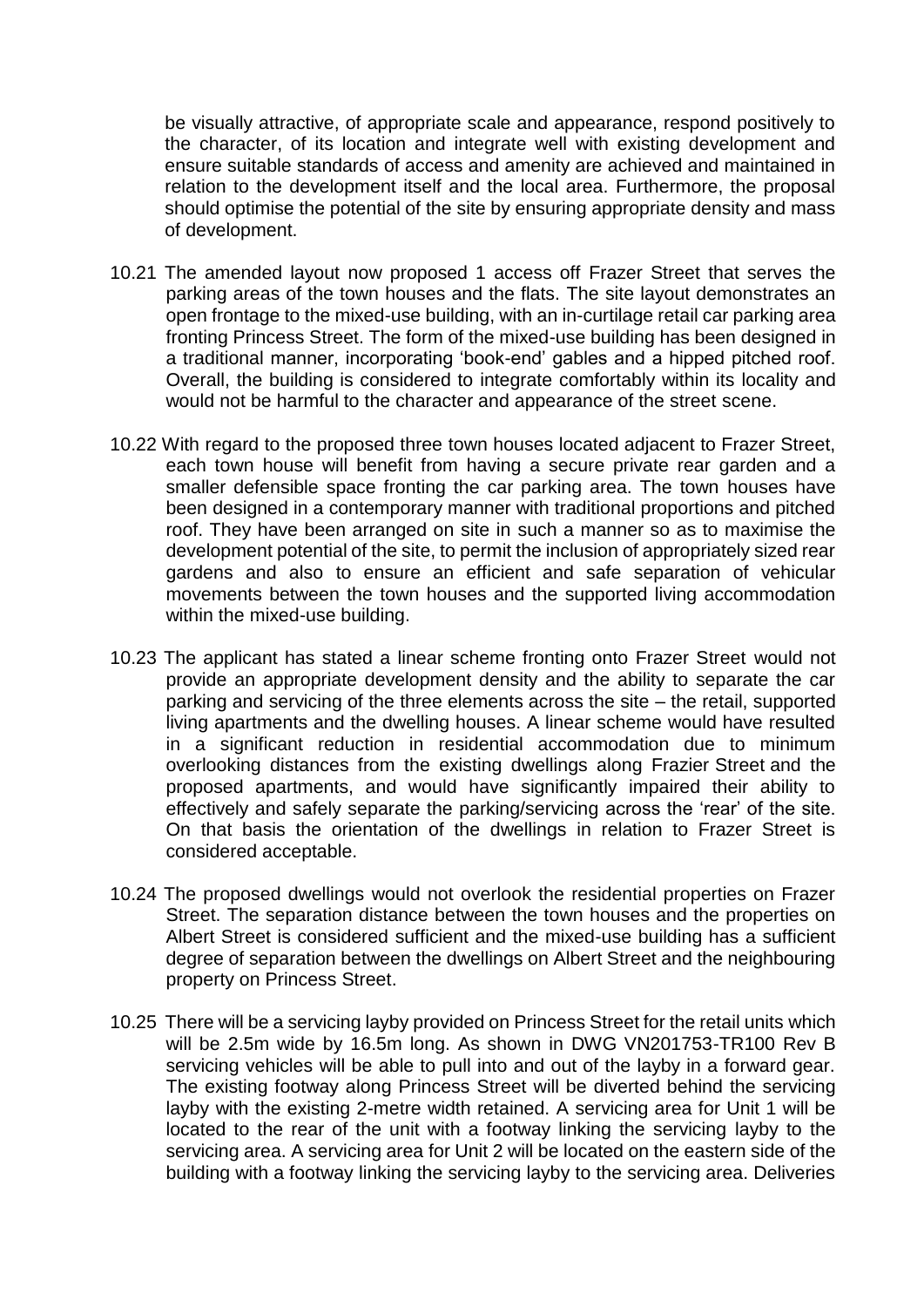will be managed to ensure they occur outside the busiest periods of the day. Secure refuse and recycling storerooms will be provided within the servicing areas for both retail units. Refuse collections can occur from the servicing layby and will be managed by the operators of the retail units. Deliveries to the residential units are likely to be completed using small parcel or sprinter vans which will be accommodated on-street as per the existing arrangements for the adjacent residential properties. Refuse collections will also occur on-street with refuse vehicles not required to enter the site. A bin store will be provided within the communal courtyard for the apartments. Bins for the terraced houses will be stored within the curtilage of these dwellings. Bins will be moved to the kerbside on collection days. Overall, the proposed layout is considered to comply with Policy S4.

# **Highway Issues**

- 10.26 The applicant has submitted an amended transport statement with the application which concludes.
	- $\circ$  The site is in a sustainable location and there is ample opportunity for residents, staff, and visitors to engage in active travel practices;
	- o There are several bus stops located near the site which provide good connections to the surrounding residential area;
	- o The level of car parking provided has considered CCC's parking standards and reflects the agreements reached with Officers at ABC and CCC with the number of spaces proposed increased as result of these discussions;
	- o A review of the parking accumulation for the site indicates that the parking demand for the retail units can be wholly contained within the car park provided as part of the development proposals;
	- o As off-street parking is provided for the residential dwellings the development will not need to rely on the availability of on-street parking to meet the parking demand of residents;
	- o Parking beat surveys have been conducted for the streets surrounding the site including Princess Street and Frazer Street. These surveys indicate that with the removal of 2 parking spaces on Frazer Street there would be sufficient spare capacity to accommodate any increase in demand for on-street parking within the local area;
	- $\circ$  The development would have a negligible impact on the local highway network with the majority of retail trips being pass-by or diverted trips and will not be entirely new trips on the local road network. The residential dwellings are likely to generate 4 two-way vehicle trips during the typical morning peak period and 5 two-way trips during the typical evening peak period;
	- o When considering the net trip impact of the development proposals there would be a net reduction of 18 two-way trips during the morning peak period and 26 twoway trips during the evening peak period;
	- o There are two access junctions proposed for the site. All accesses have been designed in accordance with current guidance and provide the required visibility splays;
	- o The accident review indicates that there are no known blackspots on the local highway network with the existing site access operating in a safe manner; and,
	- $\circ$  Servicing and deliveries can occur in a safe manner with a servicing layby provided on Princess Street for the retail units.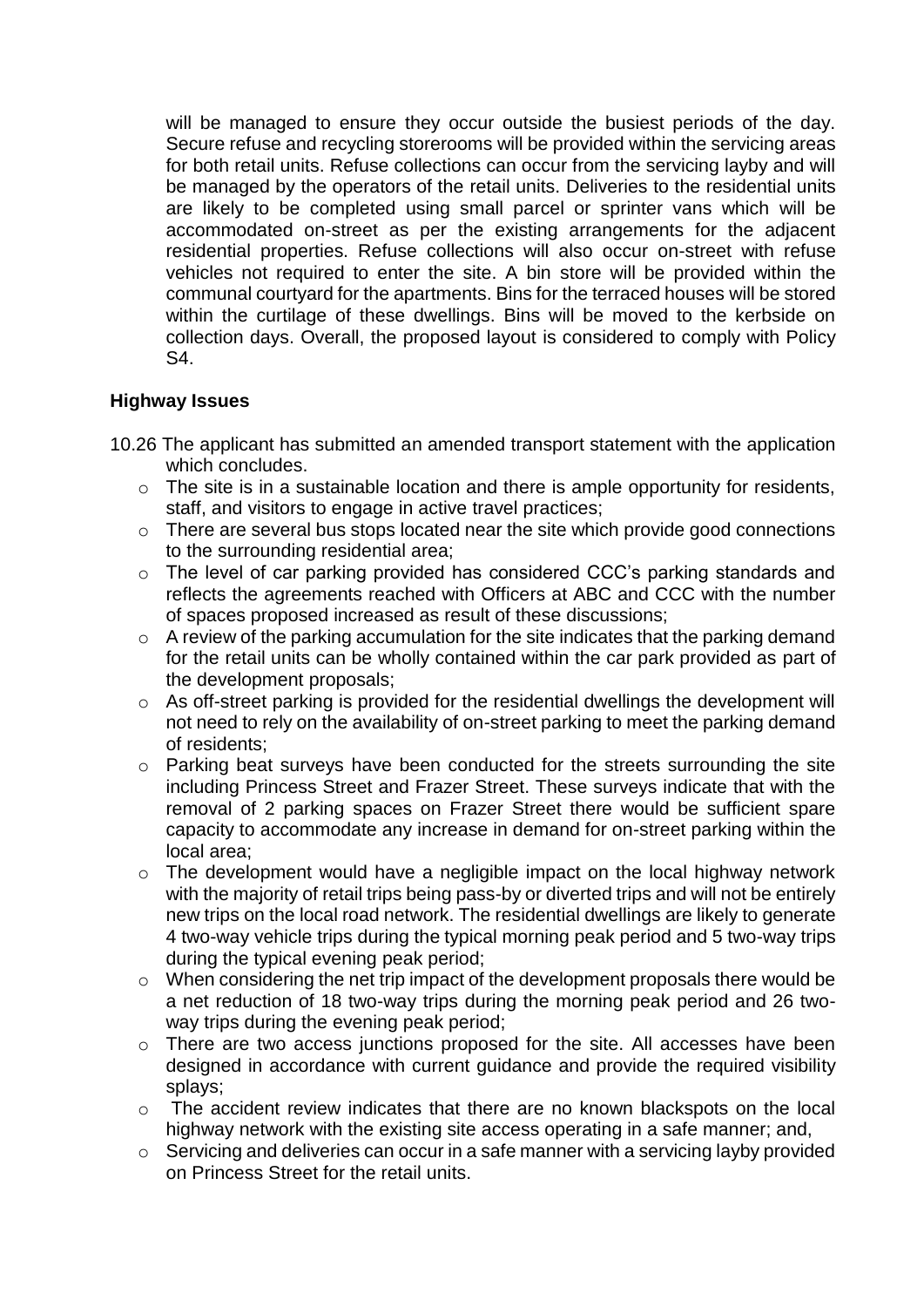- 10.27 Officers note that the previous retail approval 2/208/0819 was for a restricted retail area of 252sqm. This scheme has a proposed retail area of unit 1 (280sqm) and unit 2 (65sqm) = 345sqm. Officers therefore conclude that the existing approval has a trip rate of 27am and 38 pm. This would suggest that there would be a trip uplift of 11 trips am and 15 trips pm in terms of the retail element. However, given the previous use was for the retail of and storage of public household items for sale, there would also be likely additional trips generated for drop off of goods for storage pre-sale. Additional comments are awaited from Cumbria Highways regarding this matter and Members will be updated at Development Panel, however at this stage the trip uplift is not considered to be so significant to warrant refusal.
- 10.28 The applicant indicates that there have been no recorded accidents along the site frontage on Princess Street or Frazer Street in the preceding 5-year period. There have been no recorded incidents along Frazer Street or Albert Street in the preceding 5-year period. There have been four recorded incidents along Princess Street in the preceding 5-year period with all incidents being recorded as slight. They state that based on this review there are no highway black spots or accident clusters on the local highway network which would impact on the safety of the proposed development. Cumbria Highways comment that there were two accidents on Princess Street; one involving two vehicles at the junction of Vulcans Lane and the other involving a vehicle and a pedestrian approximately 30m from the proposed site. Cumbria Highways emphasise the importance of pedestrian visibility at each proposed accesses and that the public footways are altered and constructed in accordance with Cumbria County Council design standards, the applicant is to enter into a suitable legal agreement allowing the works to the publicly maintained footway. The Transport assessment provided drawings of visibility splays on Frazer Street and Princess Street, and visibility splays can be secured by planning condition.
- 10.29 The Parking Standards for retail and residential developments are outlined within the CCC Development Design Guide Appendix 1. This guidance suggests the following parking standards individual shops/parade; Cars = 1 space per 30m2 & Disabled Parking  $= 1$  space or 5% of total requirement. The retail car park is accessed directly from Princess Street and comprises a total of 14no. car parking bays, including for 2 no. accessible bays and 2no. electric vehicle charging points
- 10.30 The proposed site plan identifies 2 different car parking areas which provide separation between the residential and retail elements of the scheme. CCC parking standards require for dwelling houses 1 bedroom = 1.5 spaces per unit; 2 bedroom  $= 2$  spaces per unit; 3 and 4 bedroom  $= 2.5$  spaces per unit; 1 visitor space per 5 units; and1 disabled space for every 10 grouped spaces. A total of 21 no. car parking bays have been provided within the proposals for use by residents and visitors of the affordable apartments and the town houses.
- 10.31 The residential car parking scheme also accommodates for 1no. accessible bay and 2no. electric vehicle charging points. This car park is accessed via a new access/egress position along Frazer Street. The residential car parking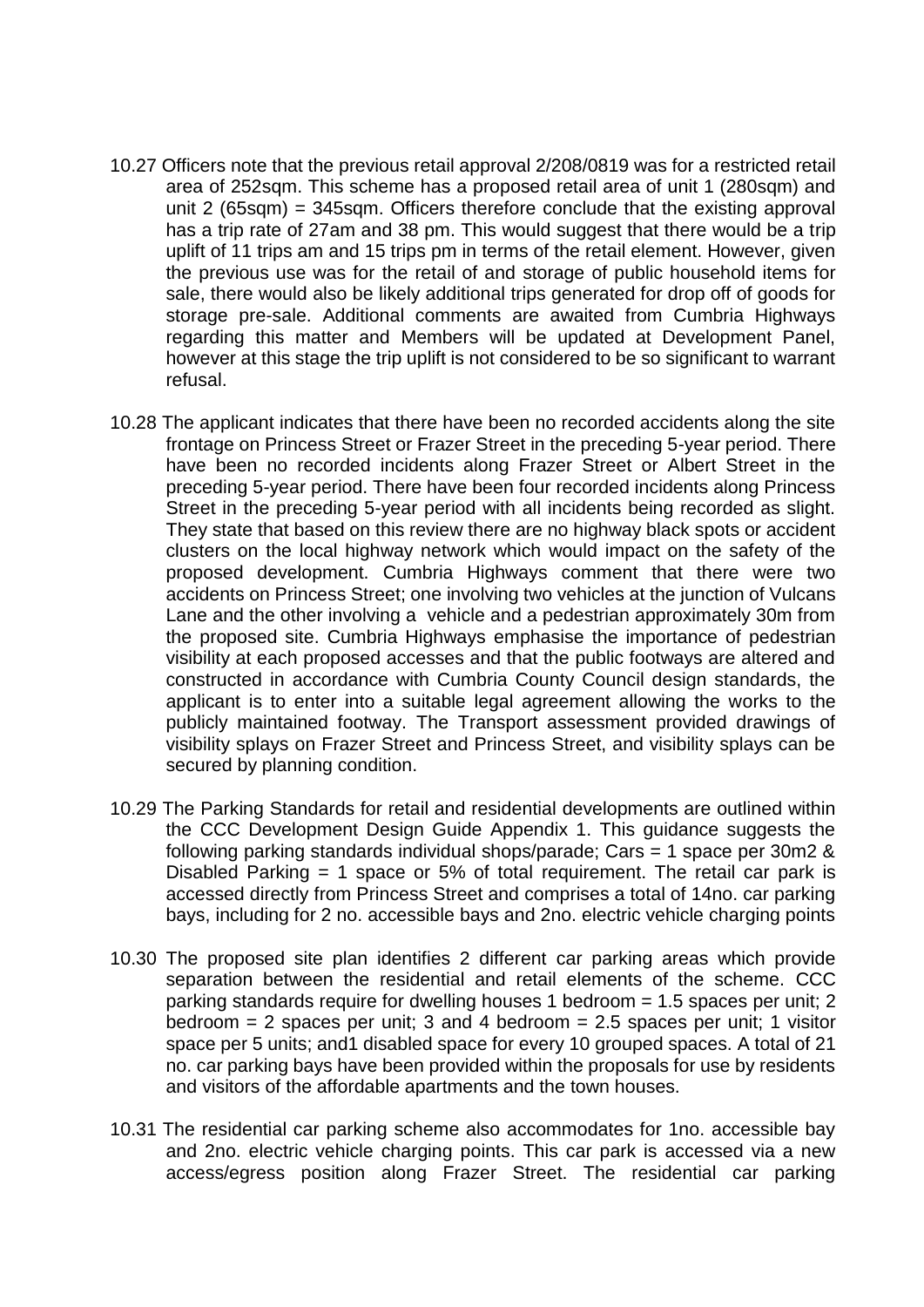arrangements are complaint with the Cumbria Highways Design Guide. The revised site layout proposes an increase of 7car parking spaces within the site. The provision of off-street car parking for the retail units provides an improvement over the existing parking arrangements with no off-street parking provided for visitors to or staff working at the existing retail unit.

- 10.32 All resident/visitor/customer vehicles can enter the site (to their respective parking areas) from either Princess Street or Frazer Street, and they are able to enter the site, turn, reverse, and leave the site in forward gear.
- 10.33 The proposal also includes the provision of secure bicycle storage consisting of 8 no. bicycle parking spaces for use by retail customers (along Princess Street), 8 no. bicycle parking spaces have been provided for use by retail staff and 8no. bicycle parking spaces have been provided for use by the apartment residents and visitors next to the main residential entrance. Each town house rear garden is large enough to accommodate bicycle storage as necessary.
- 10.34 The highway authority consider the proposed parking provision for vehicles and cycles is acceptable. Furthermore, the site is also well located to public transport and is situated in a highly sustainable location. The proposal would not lead to problems of highway safety or on street parking.
- 10.35 An additional technical note was submitted to address the highway authority comments with reference to a visibility splay of 2.4m by 60m for Frazer Street and Princess Street. However according to Manual for Streets (MfS) the required visibility splay for a 30mph road is 43 metres. Accordingly, Vectos prepared a visibility splay drawing with a splay of 43 metres, as shown in DWG VN201753- D100 Rev A. This approach was agreed with Highways Officers who confirmed that they are not aware of any ongoing speeding issues at the location and given that the site is within a built-up area with plenty of warning signs, they would be able to accept 43m x 2.4m splays for each of the accesses. It was accepted to bring the visibility splay to the centreline of the road. Apart from the visibility to the west for the westernmost access (which has a visibility splay of 2.4m by 25m up to the junction with Albert Street) it is possible to achieve the 43m splay required for a 30mph road along Frazer Street. Due to the built-up nature of the local area, there is the likelihood that cars parked along Frazer Street will be located within the visibility splay. However, as outlined in MfS, parking in visibility splays in builtup areas is quite common and does not create considerable problems in practice. The required visibility splay can be achieved on Princess Street as there is an existing double yellow line parking restriction enforced along Princess Street. The Comments provided by the Council also requested that pedestrian visibility splays of 2.4m by 2.4m also be shown on a plan. DWG VN201753-D100 Rev B shows the required visibility splay at all access junctions on Frazer Street and Princess Street. In accordance with MfS any boundary treatment or obstructions located within the pedestrian visibility splay will be kept below 600 millimetres to allow for sufficient visibility to be maintained for all pedestrians including children.
- 10.36 In terms of Frazer Street, and the amended scheme of one access from Frazer Street the revised Transport Statement indicates that 5 parking spaces could be retained on Frazer Street to allow for vehicles to manoeuvre at both accesses in a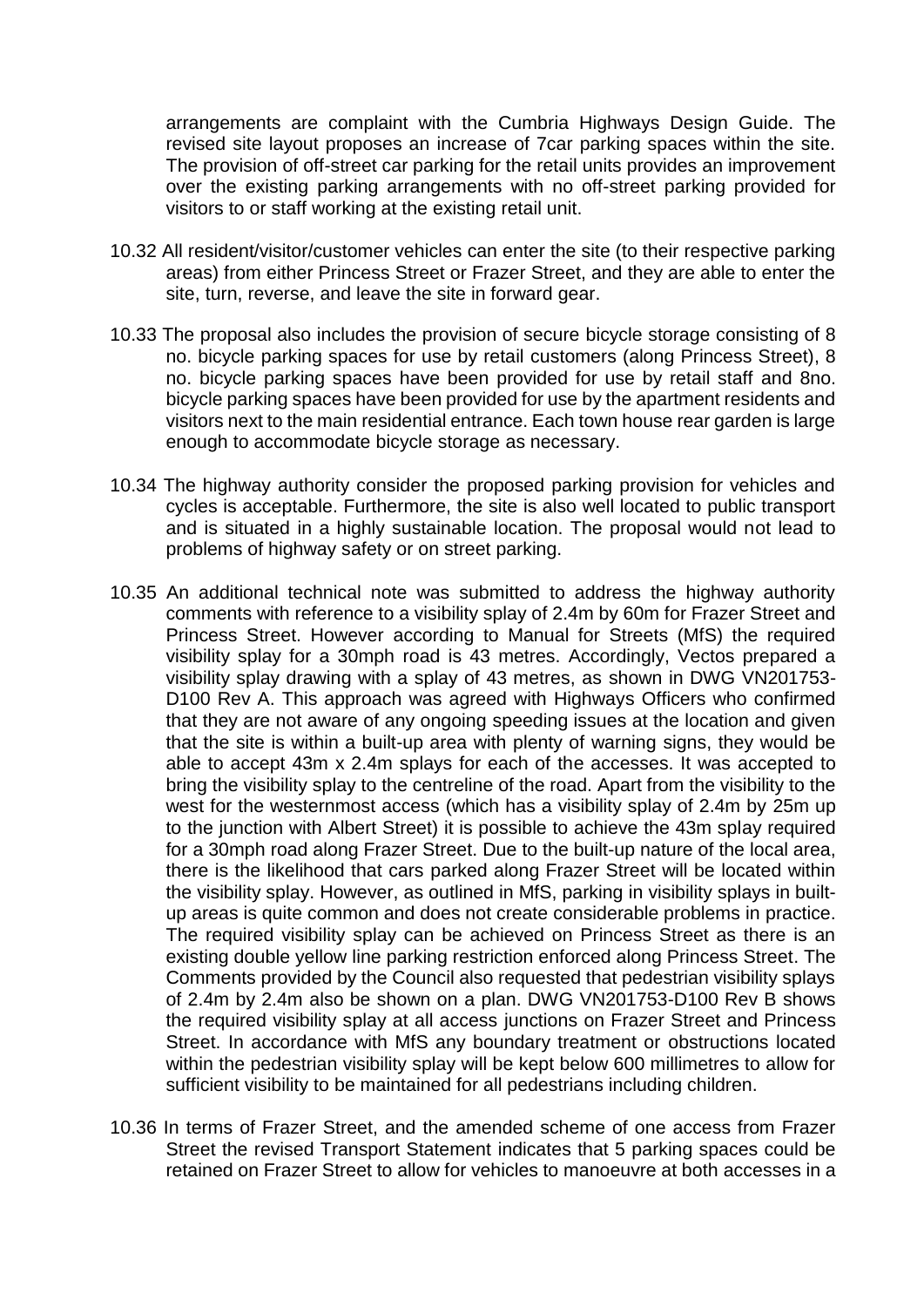safe manner, as shown in DWG VN201753-D100 Rev B. In terms of Princess Street, the TRO required would involve the reduction of the extents of the double yellow lines and insert a loading bay restriction for the layby created for servicing and deliveries. There are existing double yellow lines provided at the proposed site access on Princess Street and therefore there would be no alterations to these lines as part of the proposals.

### Third Party Objections

- 10.37 The Council have received objections from the Town Council and a number of local residents. In terms of consultation the Town Council response was received on 6<sup>th</sup> April 2021, however it is considered the Town Council have had significant time to provide any further comments in the meantime leading up to the committee. Neighbours letters were originally sent out in March 2021. Overall, it is considered that sufficient consultation time (including for scheme amendments) has been given to the Town Council and local residents.
- 10.39 Regarding other grounds of objection, the issue of empty retail units within the town centre has been addressed in the sequential assessment. The highway authority consider the loading areas for the retail units are acceptable. The level of traffic generated by the proposal would not be harmful to highway safety and the access onto Frazer Street is considered acceptable subject to provide sufficient visibility splays. It is acknowledged that there is limited on street parking on Frazer Street after 5.30pm, however the proposal provides off street parking and the highway authority accept the proposed parking provision and it will not lead to further on street parking.
- 10.39 The proposal would not have an adverse impact on residential amenity. There is a degree of separation between the proposal and neighbouring dwellings, the proximity of other shops near to the site is not a determining factor in the outcome of this application, the use of the site is for B8 and is not a community facility, the level of affordable housing and its tenure has been clarified in the relevant section and the objection to social housing is not a material consideration.
- 10.40 The applicant has confirmed that the proposal is not for a takeaway. It is noted however that under Class E there are permitted development rights to between Shops, restaurants, financial and professional services, indoor sport, recreation or fitness, not involving motorised vehicles or firearms, health or medical services, creche, nursery or day centre principally to visiting members of the public, an office, research and development, or any industrial process that can be carried out in any residential area without detriment to amenity. These uses would be considered acceptable for this mixed-use development.

## **Noise and Residential Amenity**

10.41 It is noted that Environmental Protection advise the noise mitigation be secured by planning conditions. In terms of deliveries it is proposed that these will be restricted by planning condition so that no deliveries shall be taken at the premises or orders despatched from the premises between the hours of 2000hours and 0700 hours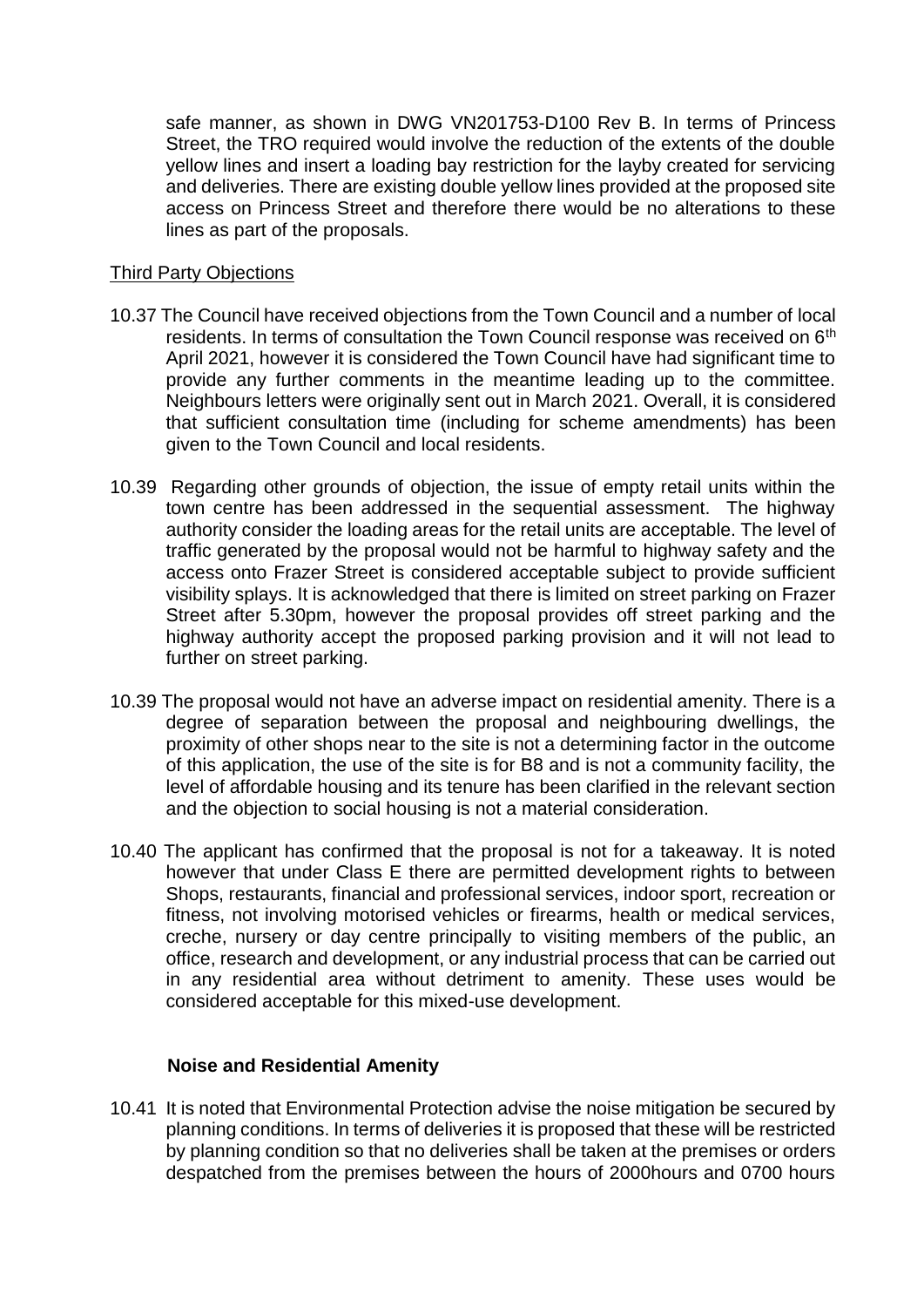Mondays to Fridays, between 2000 hours and 0900 on Saturdays, and not at all on Sundays or Bank Holidays. This is considered necessary in preserving the amenity of neighbouring residents.

10.42 A detailed environmental noise survey has been undertaken in order to establish the prevailing noise climate at the development site. The acoustic requirements of local planning conditions and current industry guidelines have been reviewed and used to inform an assessment of environmental noise sources affecting the proposed residential properties. The developer indicates that acceptable internal noise levels should be achievable through the appropriate selection of critical façade elements. Preliminary guidance has been provided on the commercial units at ground floor level. These areas should be reviewed in detail as the design progresses to ensure minimal risk of adverse impact to adjacent sensitive areas and external receptors. Noise emission limits have been set for new items of fixed plant related to the development.

## **11. Conclusions**

11.1. The proposed development as amended is acceptable in principle, the site is located within the settlement boundary of Workington and the development represents the redevelopment of a previously developed site. The retail element is acceptable as it is considered that there are no sequentially preferable sites that are available, suitable and viable. The proposed layout will integrate into the character of the area, it will not be harmful to the living conditions of neighbouring residents and the proposal would not be harmful to highway safety.

# **12. RECOMMENDATION**

Grant permission subject to conditions and the signing of a section 106 to secure a sum of £6000 to cover a traffic regulation order to undertake highway road marking and parking alterations.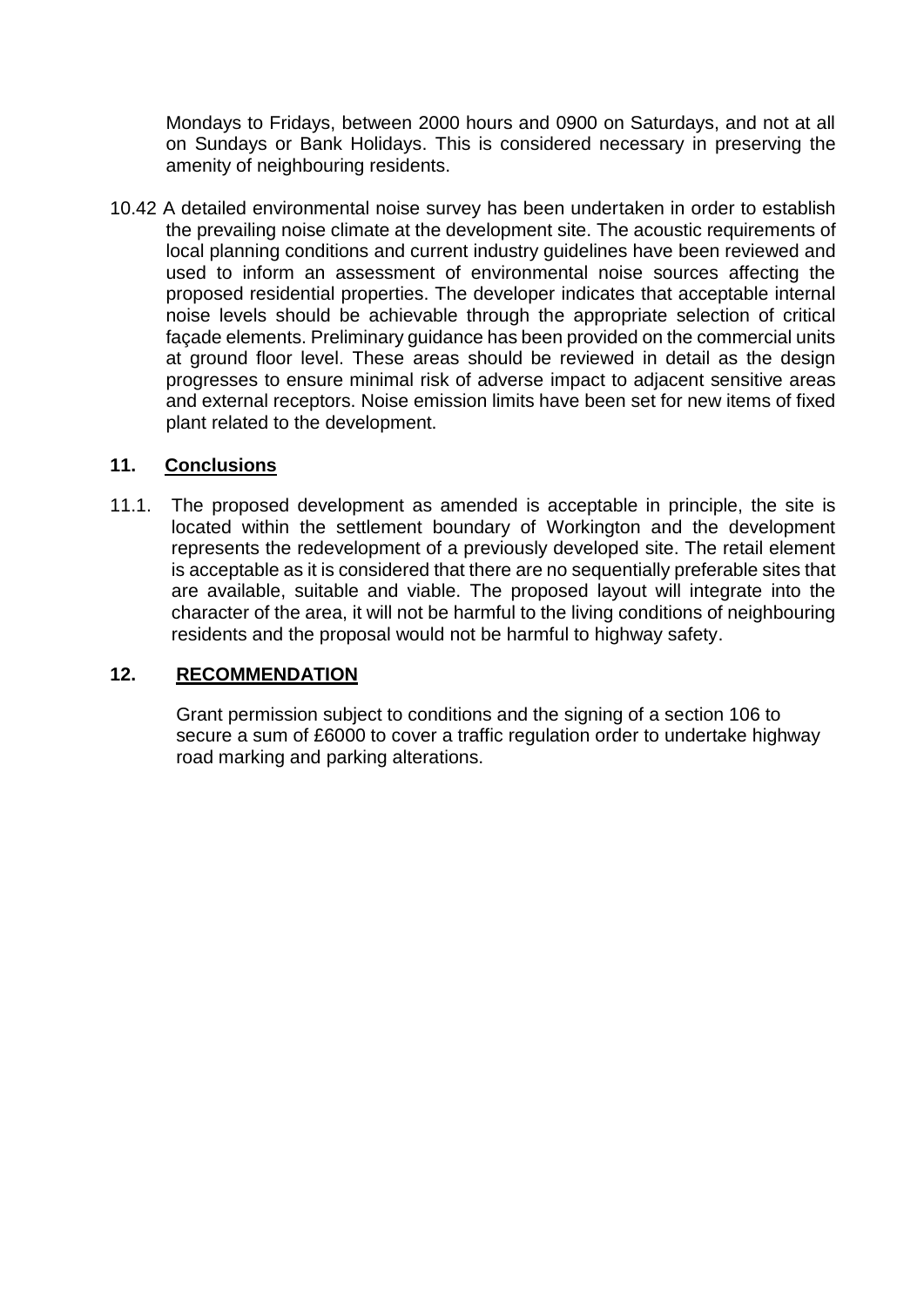## **Annex 1**

## **CONDITIONS**

## **Time Limit:**

## **1.The development hereby permitted shall be begun before the expiration of three years from the date of this permission.**

Reason: In order to comply with Section 91 of the Town and Country Planning Act 1990.

## **In Accordance**

**2.** 

**WPS-KMA-XX-XX-DR-A-7000 Rev P2 Site Location Plan received 11.03.22 WPS-KMA-XX-XX-DR-A-7002 Rev P2 Proposed Demolition Plan received 28.03.22 WPS-KMA-XX-XX-DR-A-7003 Rev P4 Proposed Block/ Site Plan received 11.03.22 WPS-KMA-XX-XX-DR-A-7004 Rev P4 Proposed Block/ Site Plan received 21.03.22 WPS-KMA-XX-XX-DR-A-7005 Rev P4 Proposed Ground Floor Plan (Mixed Use) 11.03.22 WPS-KMA-XX-XX-DR-A-7006 Rev P4 Proposed First Floor Plan (Mixed Use) 11.03.22 WPS-KMA-XX-XX-DR-A-7007 Rev P4 Proposed Ground Floor Plan (Townhouses) received 21.03.22 WPS-KMA-XX-XX-DR-A-7008 Rev P4 Proposed First Floor Plan (Townhouses) received 29.03.22 WPS-KMA-XX-XX-DR-A-7009 Rev P2 Proposed Elevations 01 received 11.03.22 WPS-KMA-XX-XX-DR-A-7010 Rev P2, Proposed Elevations 02 received 11.03.22 WPS-KMA-XX-XX-DR-A-7011 Rev P1 House Type A (2 bed) Proposed Floor Plans 11.03.22 WPS-KMA-XX-XX-DR-A-7012 Rev P2 House Type A (2 bed) Proposed Elevations 11.03.22 WPS-KMA-XX-XX-DR-A-7013 Rev P1 House Type B (3 bed) Proposed Floor Plans WPS-KMA-XX-XX-DR-A-7014 Rev P2 House Type B (3 bed) Proposed Elevations Land contamination assessment part 3 Email received 31.01.22 confirming restricting retail units to class E uses only. Email received 11.03.22 confirming removed a 2-bed dwelling, removed a proposed vehicular access position along Frazer Street, revised the car parking layout. Transport Statement VN201753 Vectos March 2022 VN201753-D100 Rev B Site Access Review (Visibility Splays)**

**VN201753-D101 Rev B On-street Parking Arrangement on Frazer Street**

**VN201753-TR100 Rev B Swept Path Analysis - Servicing Layby**

**VN201753-TR101 Rev B Swept Path Analysis - Large Car**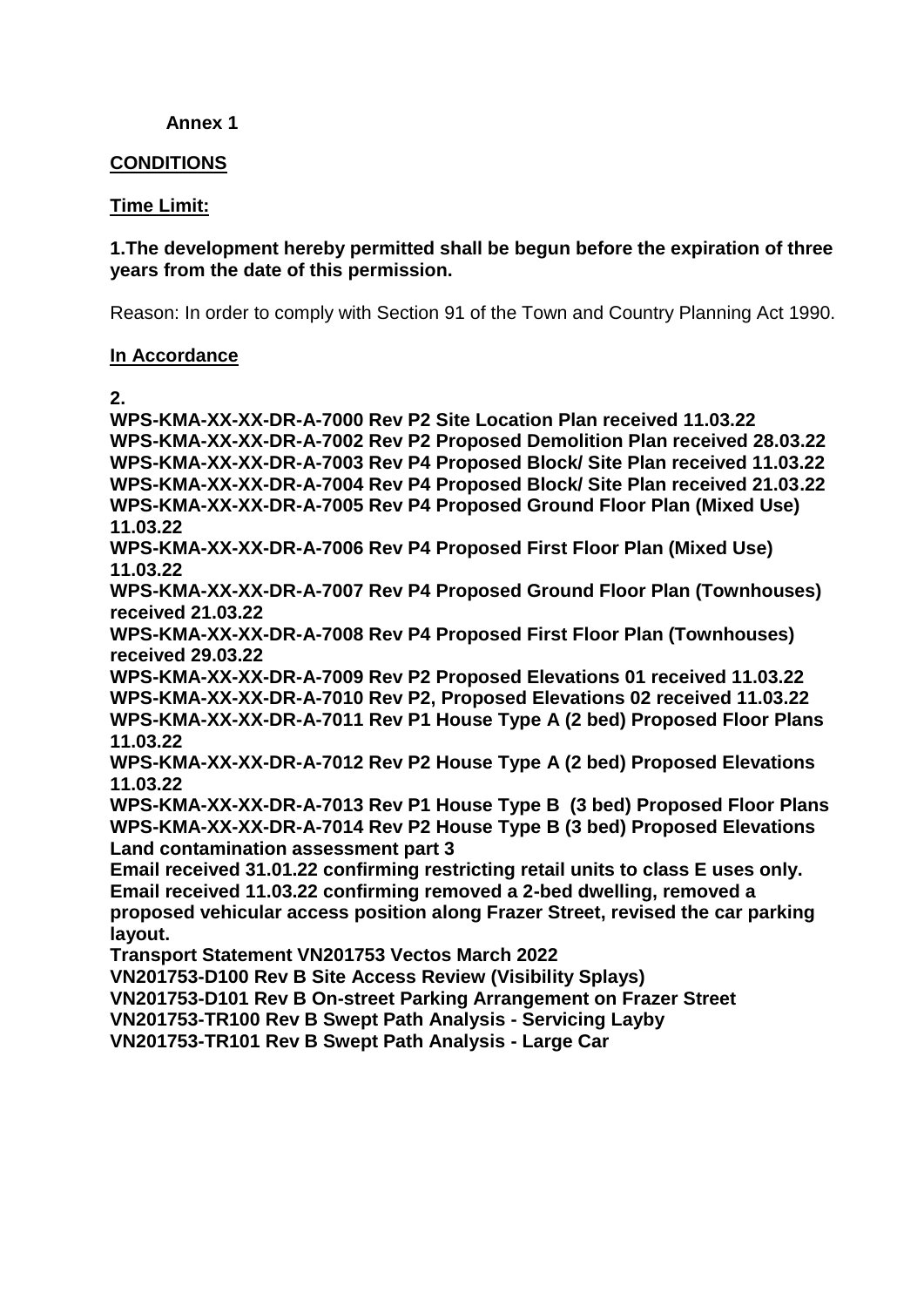**Pre-commencement conditions:**

**3. Development shall not commence until a Construction Traffic Management Plan has been submitted to and approved in writing by the local planning authority. The CTMP shall include details of:**

- **pre-construction road condition established by a detailed survey for accommodation;**
- **works within the highways boundary conducted with a Highway Authority representative;**
- **with all post repairs carried out to the satisfaction of the Local Highway Authority at the applicants expense;**
- **details of proposed crossings of the highway verge;**
- **retained areas for vehicle parking, manoeuvring, loading and unloading for their specific purpose during the development;**
- **cleaning of site entrances and the adjacent public highway;**
- **details of proposed wheel washing facilities;**
- **the sheeting of all HGVs taking spoil to/from the site to prevent spillage or deposit of any materials on the highway;**
- **construction vehicle routing;**
- **the management of junctions to and crossings of the public highway and other public rights of way/footway;**
- **details of any proposed temporary access points (vehicular / pedestrian);**
- **surface water management details during the construction phase.**

Reason: To ensure the undertaking of the development does not adversely impact upon the fabric or operation of the local highway network and in the interests of highway and pedestrian safety in accordance with Policy S22 Allerdale Local Plan (Part 1) adopted July 2014.

**4. Full details of the surface water drainage system (incorporating SUDs features as far as practicable) and a maintenance schedule (identifying the responsible parties) shall be submitted to the Local Planning Authority for approval prior to development being commenced. Any approved works shall be implemented prior to the development being completed and shall be maintained thereafter in accordance with the schedule.**

Reason: To promote sustainable development, secure proper drainage and to manage the risk of flooding and pollution. In accordance with Policy S29 Allerdale Local Plan (Part 1) adopted July 2014.

**5. The development shall not commence until visibility splays (for each proposed access) providing clear visibility of 43 by 2.4 by 43 meters down the centre of the access road and the nearside channel line of the carriageway edge have been provided at the junction of the access road with the county highway. Notwithstanding the provisions of the Town and Country Planning (General Permitted Development) (England) Order 2015 (or any Order revoking and reenacting that Order) relating to permitted development, no structure, vehicle or object of any kind shall be erected, parked or placed and no trees, bushes or other**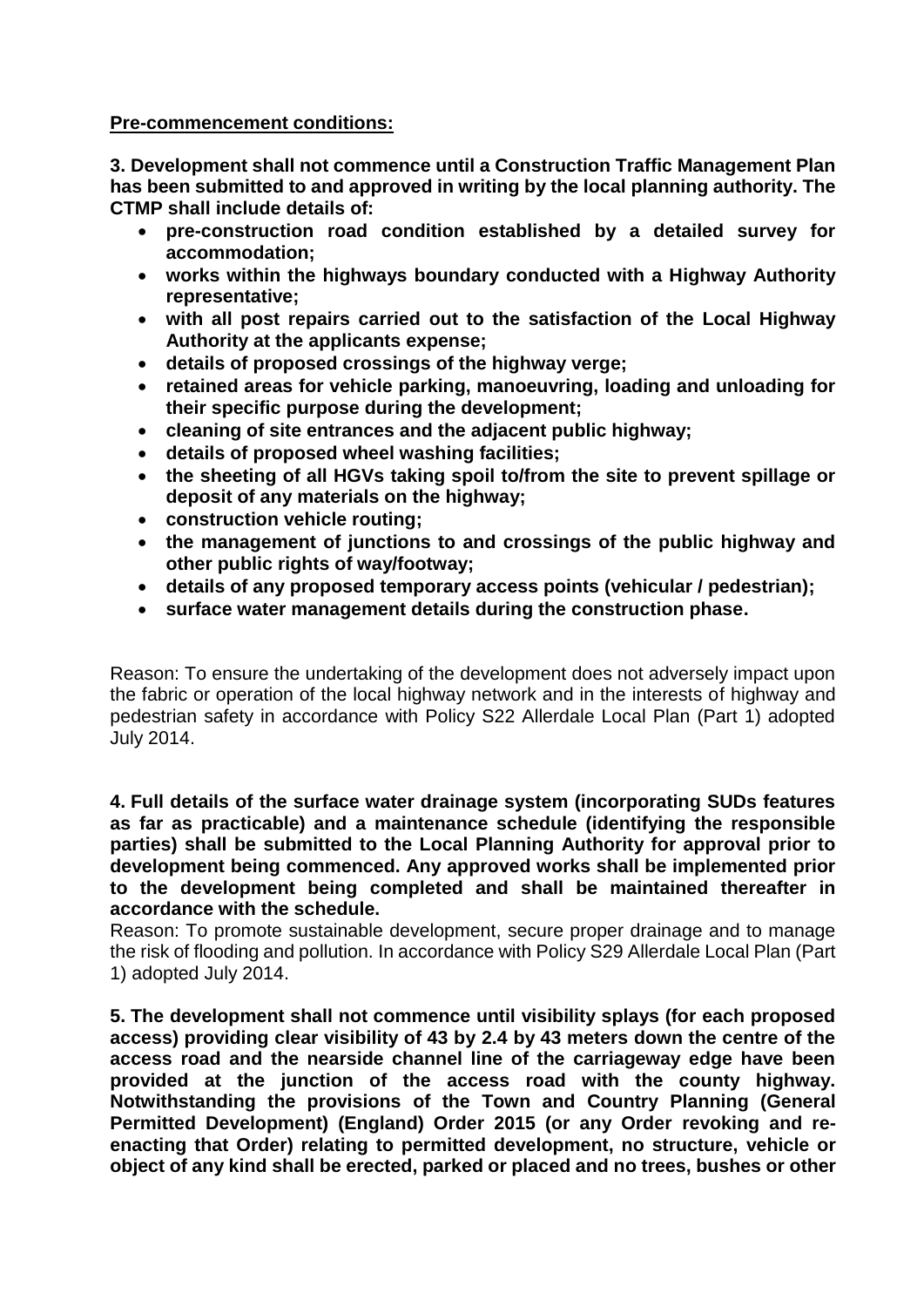**plants shall be planted or be permitted to grown within the visibility splay which obstruct the visibility splays. The visibility splays shall be constructed before general development of the site commences so that construction traffic is safeguarded.**

Reason: In the interests of highway safety in accordance with Policy S22 Allerdale Local Plan (Part 1) adopted July 2014.

**6. The highway / footway and loading bay works as shown on drawing no WPS-KMA-XX-XX-DR-A-7003 Rev P4 shall be designed, constructed and drained to the satisfaction of the Local Planning Authority and in this respect further details, including longitudinal/cross sections, shall be submitted to the Local Planning Authority for approval before work commences on site. No work shall be commenced until a full specification has been approved. Any works so approved shall be constructed and completed prior to the site becoming operational.**

Reason: To ensure a minimum standard of construction in the interests of highway safety in accordance with Policy S22 Allerdale Local Plan (Part 1) adopted July 2014.

## **Post-commencement/ Pre use commencing conditions:**

**7. No part of the development hereby permitted shall be constructed above ground floor level until details of all external walling and roofing materials have been submitted to and approved by the Local Planning Authority. Only the materials so approved shall be used in the development as approved.**

Reason: To ensure a satisfactory standard of development for the external appearance of the approved scheme which is compatible with the character of the surrounding area, in compliance with the National Planning Policy Framework and Policy DM14 of the Allerdale Local Plan (Part 1), Adopted July 2014.

**8. Details of the siting, height and type of all means of enclosure/screen walls/fences/other means of enclosure shall be submitted to and approved by the Local Planning Authority prior to the occupation of any dwelling(s). Any such walls/fences etc. shall be constructed prior to the approved building being brought into use/occupied. All means of enclosure so constructed shall be retained and no part thereof shall be removed without the prior consent of the Local Planning Authority.**

Reason: To ensure a satisfactory standard of development which is compatible with the character of the surrounding area and safeguard the amenity of neighbouring properties in accordance with Policies S32 and DM14 of Allerdale Local Plan (Part 1) adopted July 2014.

**9. Any existing highway fence/wall boundary shall be reduced to a height not exceeding 1.0m above the carriageway level of the adjacent highway in accordance with details submitted to the Local Planning Authority and which have**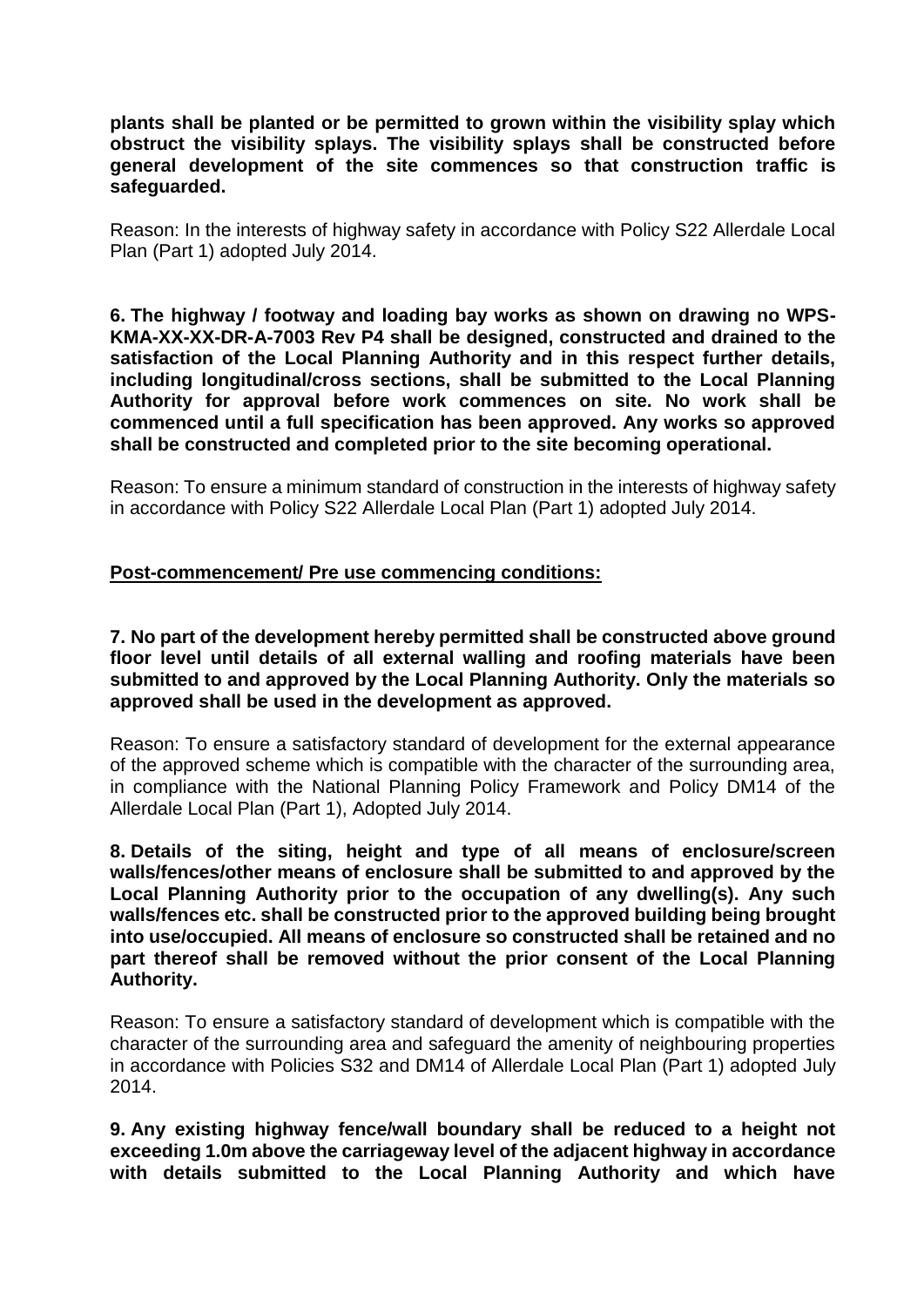### **subsequently been approved before the development is brought into use and shall not be raised to a height exceeding 1.0m thereafter.**

Reason: In the interests of highway safety in accordance with Policy S22 Allerdale Local Plan (Part 1) adopted July 2014.

**10. Prior to the commencement of development above ground floor level a scheme providing for the provision of bat boxes on the approved buildings, shall be submitted to and approved by the Local Planning Authority. The approved scheme shall be fully implemented prior to the development being brought into use and shall be retained thereafter.**

Reason: In the interests of safeguarding bats in accordance with Policy S35 Allerdale Local plan (Part 1) adopted July 2014.

## **11. Prior to occupation, the vehicular crossing over the footway, including the lowering of kerbs, shall be carried out to the specification of the Local Planning Authority in consultation with the Highway Authority.**

Reason: To ensure a suitable standard of crossing for pedestrian safety in the interests of highway safety in accordance with Policy S22 Allerdale Local Plan (Part 1) adopted July 2014.

## **12. The access drives shall be surfaced in bituminous or cement bound materials, or otherwise bound and shall be constructed and completed before the development is occupied/ brought into use.**

Reason: In the interests of highway safety in the interests of highway safety in accordance with Policy S22 Allerdale Local Plan (Part 1) adopted July 2014.

## **13. Prior to occupation 2.4 metre x 2.4 metre pedestrian visibility sight splay as measured from the highway boundary (or footpath boundary), shall be provided on both sides of the vehicular access. There shall be no obstruction above a height of 600mm as measured from the finished surface of the access within the area of the visibility sight splays thereafter.**

Reason: To provide adequate inter-visibility between the pedestrians and users of the access and the existing public highway for the safety and convenience of users of the highway and of the access in the interests of highway safety in accordance with Policy S22 Allerdale Local Plan (Part 1) adopted July 2014.

**14. The (building/dwelling) shall not be occupied until a means of vehicular access has been constructed in accordance with plans to be approved by the local planning authority.**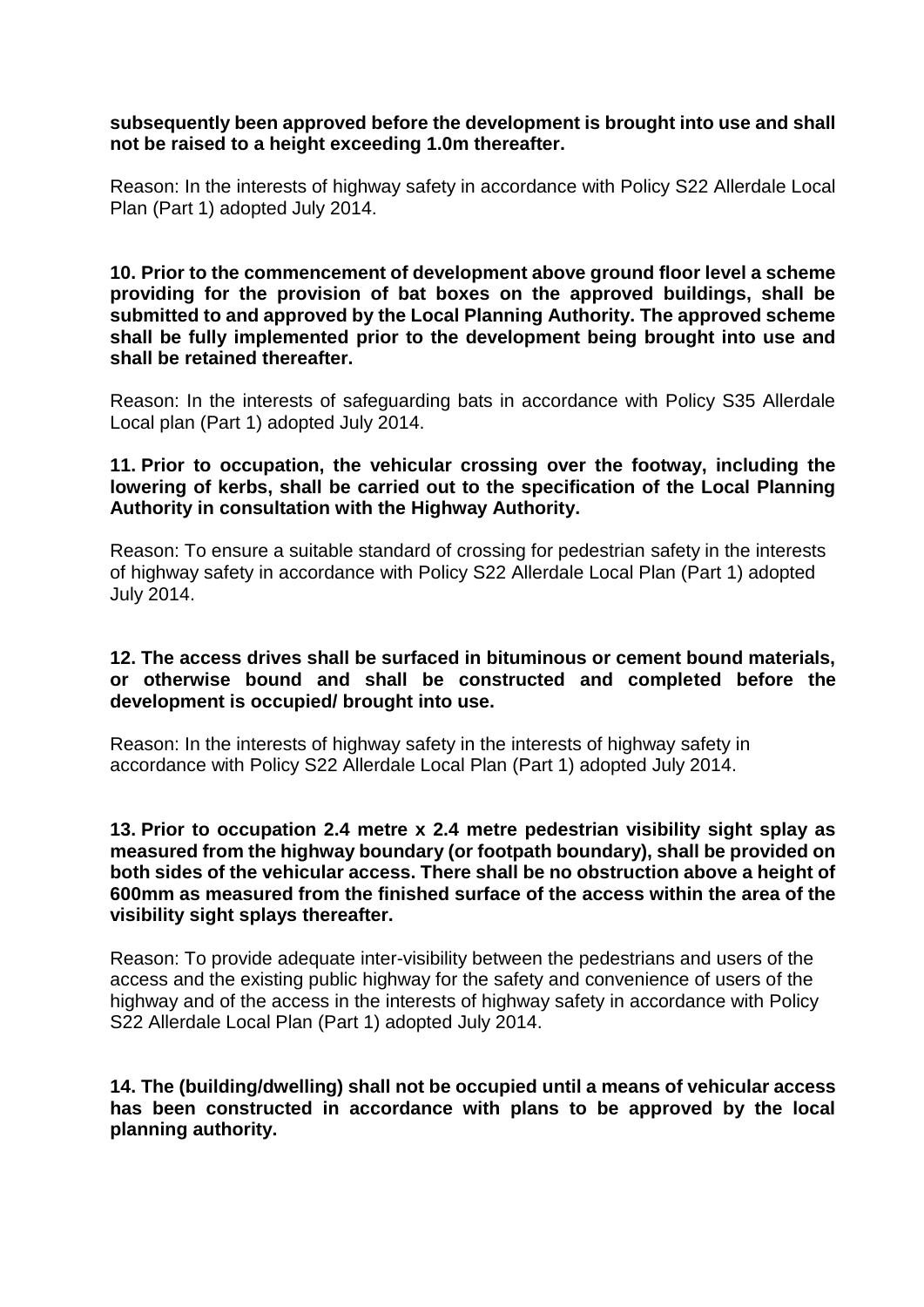Reason: To ensure a suitable standard of vehicular access in the interests of highway safety in the interests of highway safety in accordance with Policy S22 Allerdale Local Plan (Part 1) adopted July 2014.

## **15. Foul and surface water shall be drained on separate systems.**

Reason: To secure proper drainage and to manage the risk of flooding and pollution in accordance with Policy S29 Allerdale Local Plan (Part 1) adopted July 2014.

**16. No work relating to the construction of the development hereby approved, including works of demolition or preparation prior to operations, or internal painting or fitting out, shall take place before the hours of 0800 nor after 1800 Monday to Friday, before the hours of 0800 nor after 1300 Saturdays nor on Sundays or recognised public holidays, unless otherwise agreed in writing by the Local Planning Authority.** 

Reason: To protect the amenities of the occupiers of nearby properties during the construction period in compliance with Policy S32 of the Allerdale Local Plan (Part 1), Adopted July 2014.

**17. No deliveries of construction materials or plant and machinery and no removal of any spoil from the site shall take place before the hours of 0800 nor after 1800 Monday to Friday, before the hours of 0800 nor after 1300 Saturdays nor on Sundays or recognised public holidays, unless otherwise agreed in writing by the Local Planning Authority.** 

Reason: To protect the amenities of the occupiers of nearby properties during the construction period in compliance with Policy S32 of the Allerdale Local Plan, Adopted July 2014.

**18. All necessary site investigation works within the site boundary must be carried out to establish the degree and nature of the contamination and its potential to pollute the environment or cause harm to human health. The scope of works for the site investigations should be agreed with the Local Planning Authority prior to their commencement.**

Reason: To minimise any risk arising from any possible contamination from the development to the local environment in compliance with the National Planning Policy Framework and Policy S30 of the Allerdale Local Plan (Part 1), Adopted July 2014.

**19. Where land affected by contamination is found which poses unacceptable risks to human health, controlled waters or the wider environment, no development shall take place until a detailed remediation scheme has been submitted to and approved in writing by the Local Planning Authority. The scheme must include an appraisal of remediation options, identification of the preferred option(s), the proposed remediation objectives and remediation criteria,**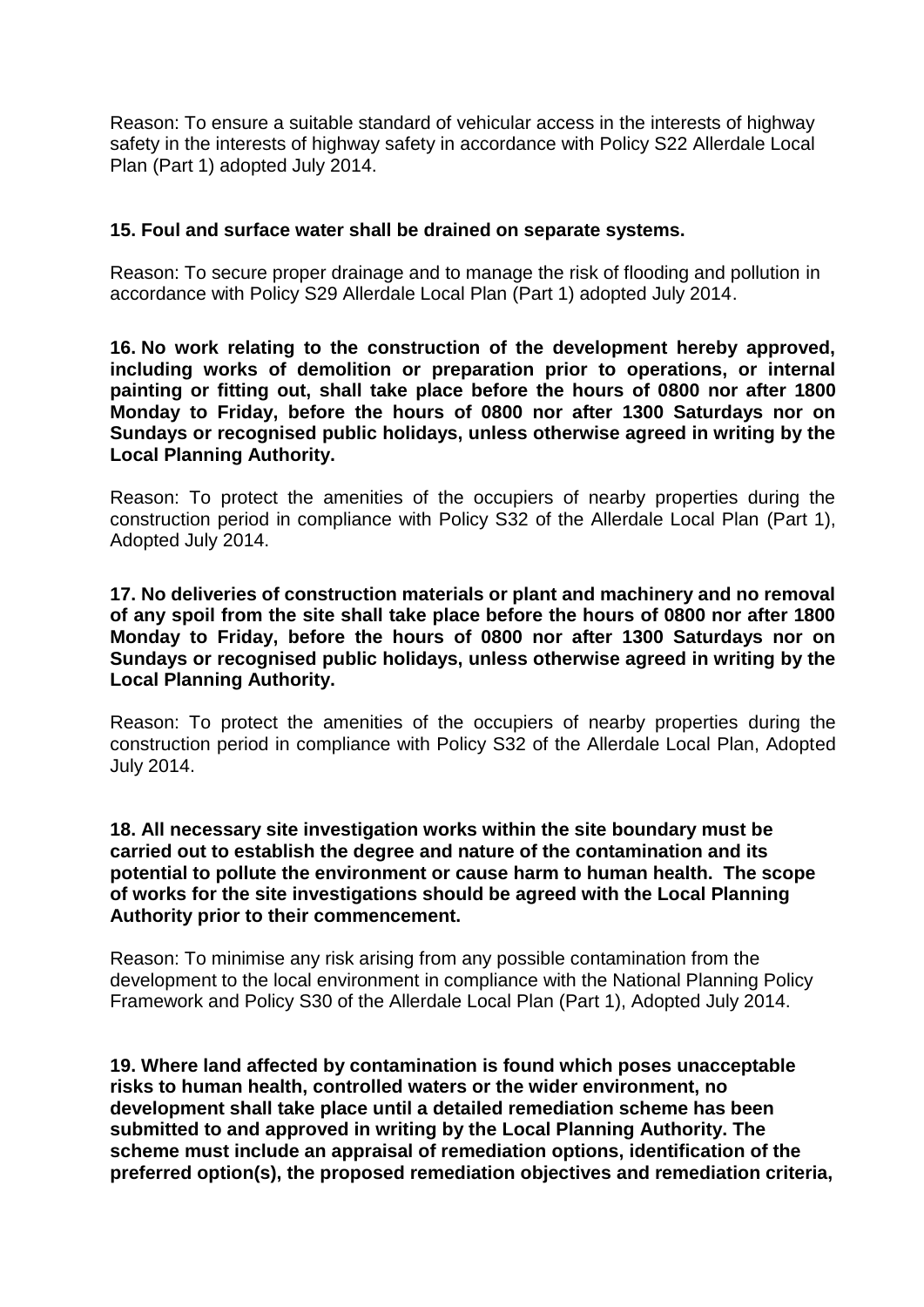### **and a description and programme of the works to be undertaken including the verification plan.**

Reason: To minimise any risk arising from any possible contamination from the development to the local environment in compliance with the National Planning Policy Framework and Policy S30 of the Allerdale Local Plan (Part 1), Adopted July 2014.

## **20. Should a remediation scheme be required, the approved strategy shall be implemented and a verification report submitted to and approved in writing by the Local Planning Authority, prior to the development (or relevant phase of development) being brought into use.**

Reason: To minimise any risk arising from any possible contamination from the development to the local environment in compliance with the National Planning Policy Framework and Policy S30 of the Allerdale Local Plan (Part 1), Adopted July 2014.

**21.In the event that contamination is found at any time when carrying out the approved development that was not previously identified it must be reported immediately to the Local Planning Authority. Development on the part of the site affected must be halted and a risk assessment carried out and submitted to and approved in writing by the Local Planning Authority. Where unacceptable risks are found remediation and verification schemes shall be submitted to and approved in writing by the Local Planning Authority. These shall be implemented prior to the development (or relevant phase of development) being brought into use. All works shall be undertaken in accordance with current UK guidance, particularly CLR11.**

Reason: To minimise any risk arising from any possible contamination from the development to the local environment in compliance with the National Planning Policy Framework and Policy S30 of the Allerdale Local Plan (Part 1), Adopted July 2014.

**22. No part of the development hereby permitted shall be built above plinth level until there has been submitted to and approved by the Local Planning Authority a scheme of hard and soft landscaping which shall include indications of all existing trees and shrubs on the site, and details of any to be retained. All planting, seeding or turfing comprised within the scheme shall be carried out in the first planting season following completion of the development, and any trees or plants which within a period of 5 years from the completion of the development die, are removed or become seriously damaged or diseased shall be replaced in the next planting season with other similar size and species, unless otherwise agreed in writing by the Local Planning Authority.**

Reason: In order to enhance the appearance of the development and minimise the impact of the development in the locality

**23. A full specification for all the fixed refrigeration and ventilation plant for the retail A1 units including octave band data, its location and any necessary mitigation shall be submitted to and approved by the Local Planning Authority prior to any construction works above plinth level. The development shall be**